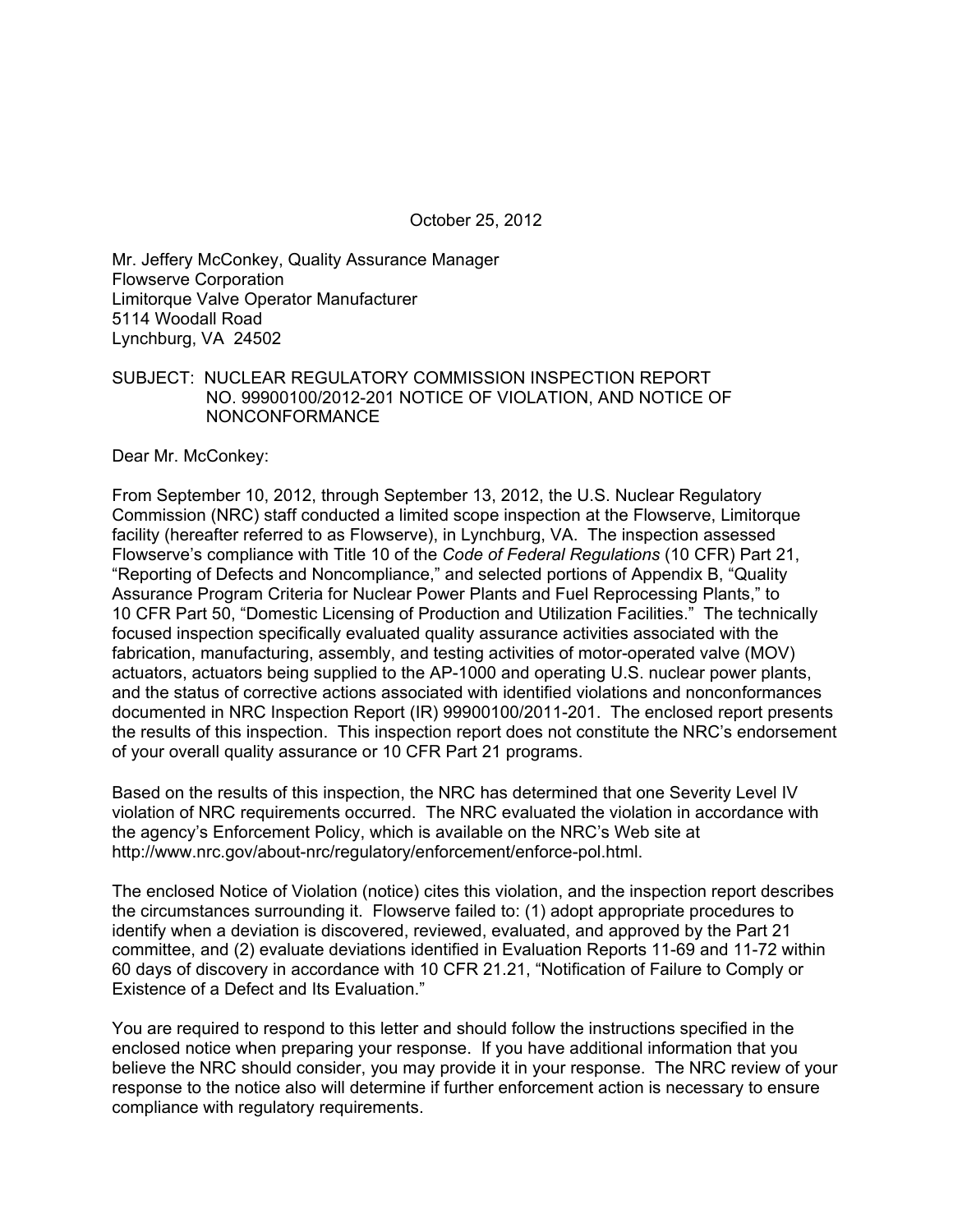### J. McConkey 2 -

In addition, during this inspection, the NRC inspection team found that implementation of your quality assurance program did not meet certain NRC requirements imposed on Flowserve by its customers or NRC licensees. Specifically, the NRC inspection team determined that Flowserve was not fully implementing its quality assurance program in training, design control, inspections, and corrective actions consistent with regulatory and contractual requirements and applicable procedures. The specific findings and references to the pertinent requirements are identified in the enclosed notice of nonconformance (NON) to this letter, and the enclosed IR describes in detail the circumstances surrounding them.

Information on the Limitorque MOV actuators for the AP-1000 reactor design is summarized in this letter and its enclosures to avoid disclosure of proprietary material. This letter and its enclosures will be withheld for 5 days from the date of issuance to allow you to identify any information you consider proprietary. If you consider any information in this letter or its enclosures to be proprietary, you must submit a timely request to the NRC to withhold that information in accordance with 10 CFR 2.390, "Public Inspections, Exemptions, Requests for Withholding," of the NRC's "Rules of Practice."

Please provide a written explanation or statement within 30 days of this letter in accordance with the instructions specified in the enclosed NON. The NRC will consider extending the response time if you show good cause to do so.

In accordance with 10 CFR 2.390, the NRC will make a copy of this letter, its enclosure(s), and your response available electronically for public inspection in the NRC's Public Document Room or from the NRC's Agencywide Documents Access and Management System, accessible from the NRC Web site at http://www.nrc.gov/reading-rm/adams.html. To the extent possible, your response should not include any personal privacy, proprietary, or Safeguards Information so that it can be made available to the public without redaction. If personal privacy or proprietary information is necessary to provide an acceptable response, please submit a bracketed copy of your response that identifies the information that should be protected, along with a redacted copy of your response that deletes such information. If you request that such material be withheld from public disclosure, you must specifically identify the portions of your response that you seek to have withheld and provide in detail the bases for your claim (e.g., explain why the disclosure of information would create an unwarranted invasion of personal privacy or provide the information required by 10 CFR 2.390(b) to support a request for withholding confidential commercial or financial information). If Safeguards Information is necessary to provide an acceptable response, please provide the level of protection described in 10 CFR 73.21, "Protection of Safeguards Information: Performance Requirements."

Sincerely,

### */RA/*

Richard A. Rasmussen, Chief Electrical Vendor Branch Division of Construction Inspection and Operational Programs Office of New Reactors

Docket No.: 99900100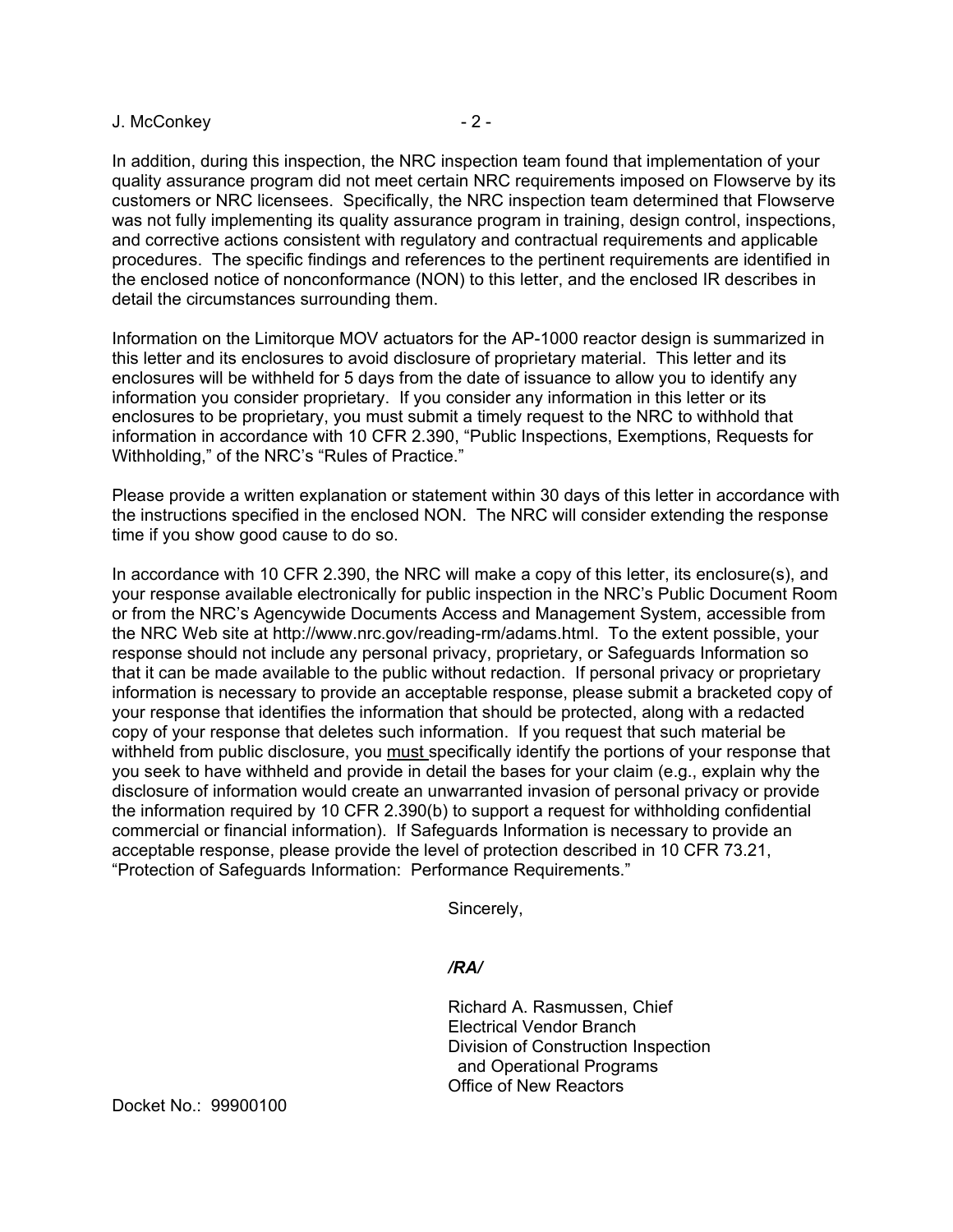J. McConkey - 2 -

Docket No.: 99900100

In addition, during this inspection, the NRC inspection team found that implementation of your quality assurance program did not meet certain NRC requirements imposed on Flowserve by its customers or NRC licensees. Specifically, the NRC inspection team determined that Flowserve was not fully implementing its quality assurance program in training, design control, inspections, and corrective actions consistent with regulatory and contractual requirements and applicable procedures. The specific findings and references to the pertinent requirements are identified in the enclosed notice of nonconformance (NON) to this letter, and the enclosed IR describes in detail the circumstances surrounding them.

Information on the Limitorque MOV actuators for the AP-1000 reactor design is summarized in this letter and its enclosures to avoid disclosure of proprietary material. This letter and its enclosures will be withheld for 5 days from the date of issuance to allow you to identify any information you consider proprietary. If you consider any information in this letter or its enclosures to be proprietary, you must submit a timely request to the NRC to withhold that information in accordance with 10 CFR 2.390, "Public Inspections, Exemptions, Requests for Withholding," of the NRC's "Rules of Practice."

Please provide a written explanation or statement within 30 days of this letter in accordance with the instructions specified in the enclosed NON. The NRC will consider extending the response time if you show good cause to do so.

In accordance with 10 CFR 2.390, the NRC will make a copy of this letter, its enclosure(s), and your response available electronically for public inspection in the NRC's Public Document Room or from the NRC's Agencywide Documents Access and Management System, accessible from the NRC Web site at http://www.nrc.gov/reading-rm/adams.html. To the extent possible, your response should not include any personal privacy, proprietary, or Safeguards Information so that it can be made available to the public without redaction. If personal privacy or proprietary information is necessary to provide an acceptable response, please submit a bracketed copy of your response that identifies the information that should be protected, along with a redacted copy of your response that deletes such information. If you request that such material be withheld from public disclosure, you must specifically identify the portions of your response that you seek to have withheld and provide in detail the bases for your claim (e.g., explain why the disclosure of information would create an unwarranted invasion of personal privacy or provide the information required by 10 CFR 2.390(b) to support a request for withholding confidential commercial or financial information). If Safeguards Information is necessary to provide an acceptable response, please provide the level of protection described in 10 CFR 73.21, "Protection of Safeguards Information: Performance Requirements."

Sincerely,

### */RA/*

Richard A. Rasmussen, Chief Electrical Vendor Branch Division of Construction Inspection and Operational Programs Office of New Reactors

| DISTRIBUTION:                    |                |                 |                         |               |                  |
|----------------------------------|----------------|-----------------|-------------------------|---------------|------------------|
| KKavanagh                        |                | ERoach          | TSakadales              | RidsNroDcip   | RidsNroDcipCMVB  |
| RidsNroDcipCEVB                  |                | RidsNroDcipCQAB | jmcconkey@flowserve.com |               | AP-1000 CONTACTS |
| ADAMS Accession No.: ML12292A067 |                |                 |                         |               | <b>NRC-001</b>   |
| <b>OFFICE</b>                    | NRO/DCIP/CEVB  | NRO/DCIP/CEVB   | NRO/DCIP/CMVB           | NRO/DCIP/CEVB | NRO/DE/SEB1      |
| <b>NAME</b>                      | <b>SSmith</b>  | <b>DBollock</b> | PCoco                   | GNewman       | TScarbrough      |
| <b>DATE</b>                      | 10/25/2012     | 10/19/2012      | 10/22/2012              | 10/25/2012    | 10/16/2012       |
| <b>OFFICE</b>                    | R-II/DCI/CIB1  | NRO/DCIP/CAEB   | NRO/DCIP/CITB           | NRO/DCIP/CEVB |                  |
| <b>NAME</b>                      | <b>GCrespo</b> | TFrve           | MKowal                  | RRasmussen    |                  |
| <b>DATE</b>                      | 10/19/2012     | 10/24/2012      | 10/23/2012              | 10/25/2012    |                  |
| <b>OCCICIAL DECODD CODV</b>      |                |                 |                         |               |                  |

**OFFICIAL RECORD COPY**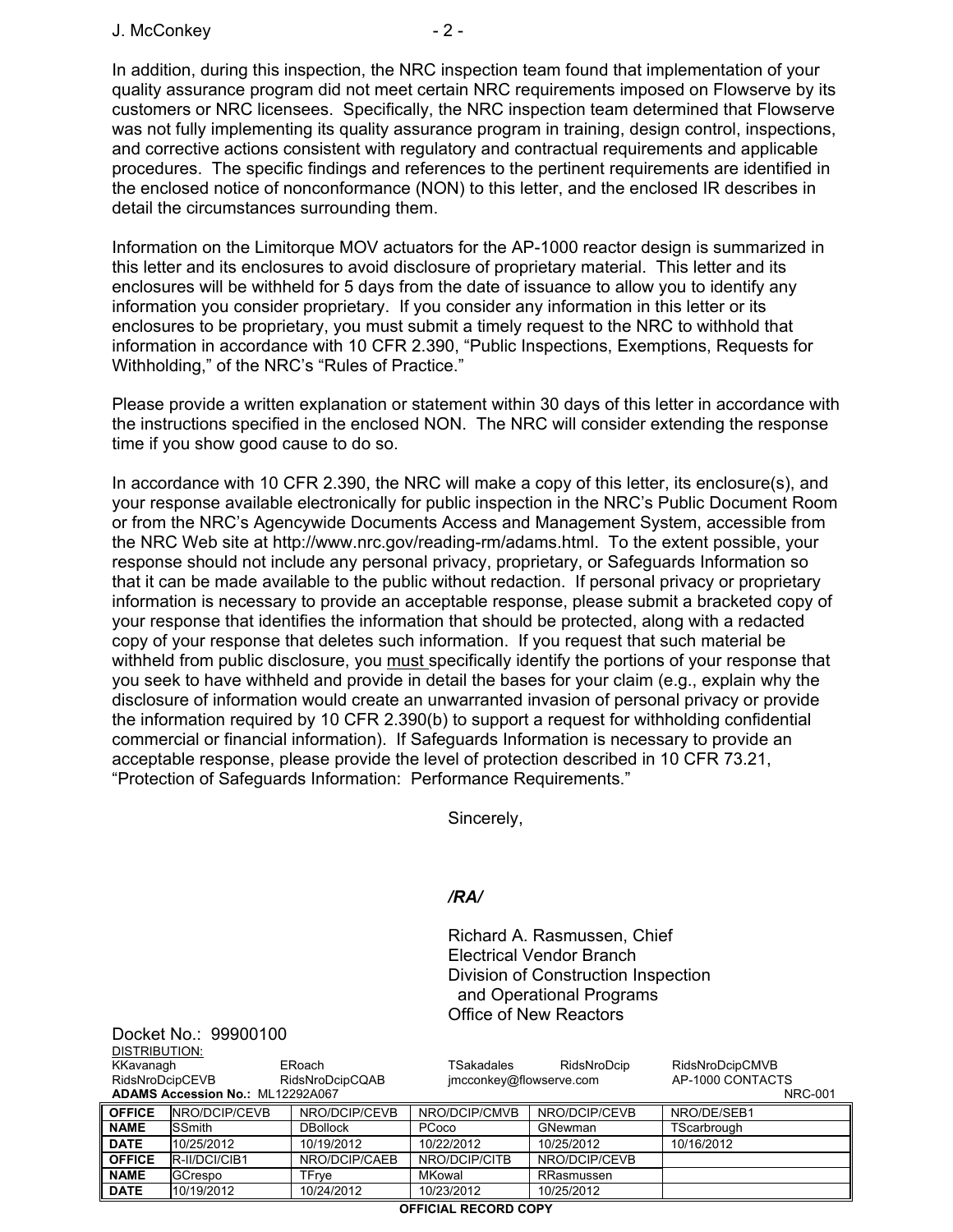### **NOTICE OF VIOLATION**

Flowserve, Limitorque **Docket No. 99900100** Lynchburg, VA 24502 Report No. 2012-201

Based on the results of a U.S. Nuclear Regulatory Commission (NRC) inspection conducted at the Flowserve, Limitorque facility in Lynchburg, VA, from September 10, 2012, through September 13, 2012, a violation of NRC requirements was identified. In accordance with the NRC Enforcement Policy, the violation is listed below:

Title 10 of the *Code of Federal Regulations* (10 CFR) 21.21, "Notification of Failure to Comply or Existence of a Defect and Its Evaluation," requires, in part, that "each individual, corporation, partnership, dedicating entity, or other entity subject to the regulations in this part shall adopt appropriate procedures to evaluate deviations and failures to comply to identify defects and failures to comply associated with substantial safety hazards as soon as practicable…in all cases within 60 days of discovery, in order to identify a reportable defect or failure to comply that could create a substantial safety hazard, were it to remain uncorrected."

Contrary to the above, as of September 10, 2012, Flowserve failed to:

- 1. Adopt appropriate procedures to identify when a deviation is discovered, reviewed, evaluated, and approved by the Part 21 committee. Specifically, the use of terms "evaluation", "deviation", and "defect" in QAP 13.2, "Reporting Defects for Safety Related Equipment," were inconsistent within the procedure and inconsistent with the definitions in 10 CFR 21.3, "Definitions."
- 2. Evaluate deviations identified in Evaluation Reports 11-69 and 11-72 within 60 days of discovery.

These issues have been identified as Violation 99900100/2012-201-01.

This is a Severity Level IV violation (Section 6.9.d of the NRC Enforcement Policy).

Pursuant to the provisions of 10 CFR 2.201, "Notice of Violation," Flowserve is hereby required to submit a written statement or explanation to the U.S. Nuclear Regulatory Commission, Attn.: Document Control Desk, Washington, DC 20555-001 with a copy to the Chief, Electrical Vendor Branch, Division of Construction Inspection and Operational Programs, Office of New Reactors, within 30 days of the date of the letter transmitting this Notice of Violation (Notice). This reply should be clearly marked as a "Reply to a Notice of Violation;" and should include for each violation: (1) the reason for the violation, or, if contested, the basis for disputing the violation or severity level, (2) the corrective steps that have been taken and the results achieved, (3) the corrective steps that will be taken, and (4) the date when full compliance will be achieved. Your response may reference or include previous docketed correspondence if the correspondence adequately addresses the required response. Where good cause is shown, consideration will be given to extending the response time.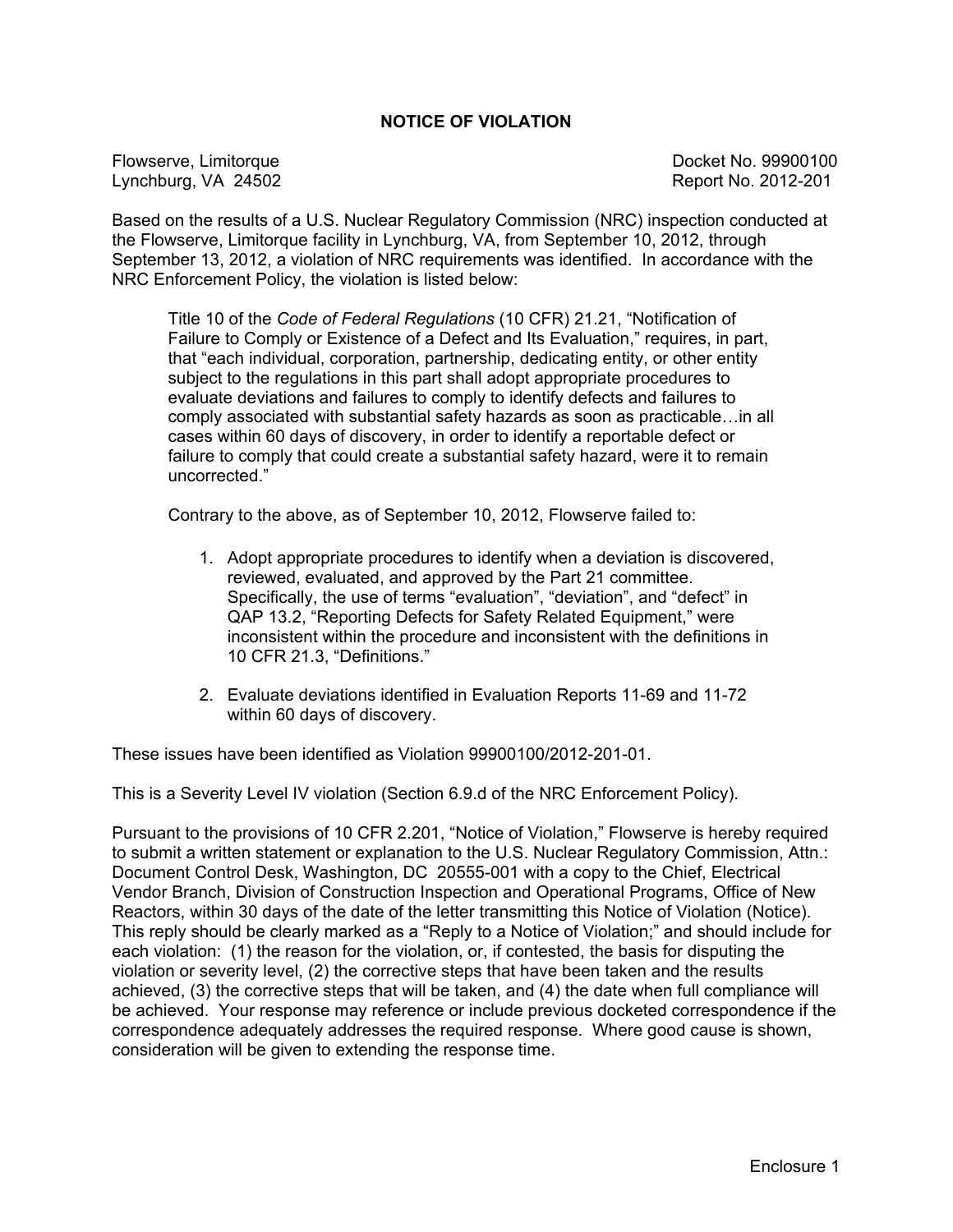If you contest this enforcement action, you also should provide a copy of your response, with the basis for your denial, to the Director, Office of Enforcement, U.S. Nuclear Regulatory Commission, Washington, DC 20555-0001.

Because your response will be made available electronically for public inspection in the NRC Public Document Room or from the NRC's document system (Agencywide Documents Access and Management System), accessible from the NRC Web site at http://www.nrc.gov/readingrm/adams.html, it should not, to the extent possible, include any personal privacy, proprietary, or Safeguards Information so that it can be made available to the public without redaction. If personal privacy or proprietary information is necessary to provide an acceptable response, then please provide a bracketed copy of your response that identifies the information that should be protected and a redacted copy of your response that deletes such information. If you request withholding of such material, you must specifically identify the portions of your response that you seek to have withheld and provide in detail the bases for your claim of withholding (e.g., explain why the disclosure of information will create an unwarranted invasion of personal privacy or provide the information required by 10 CFR 2.390(b) to support a request for withholding confidential commercial or financial information). If Safeguards Information is necessary to provide an acceptable response, please provide the level of protection described in 10 CFR 73.21, "Protection of Safeguards Information: Specific Requirements."

In accordance with 10 CFR 19.11, "Posting of Notice to Workers," you may be required to post this notice within 2 working days of receipt.

Dated this 25th day of October 2012.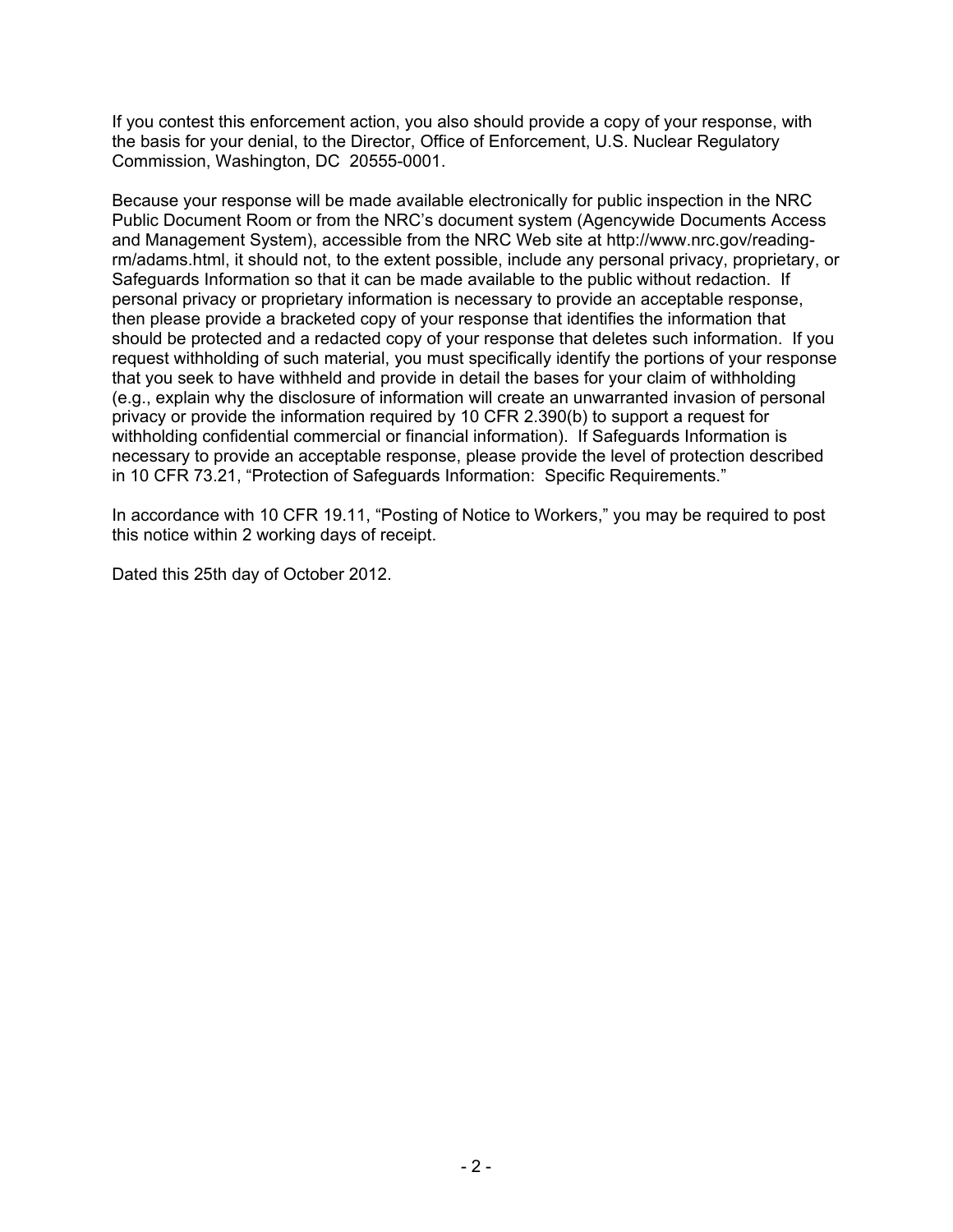### **NOTICE OF NONCONFORMANCE**

Lynchburg, VA 24502 Report No. 2012-201

Flowserve, Limitorque **Docket No. 99900100** 

Based on the results of a U.S. Nuclear Regulatory Commission (NRC) inspection conducted at the Flowserve, Limitorque facility in Lynchburg, VA, from September 10, 2012, through September 13, 2012, it appears that certain activities were not conducted in accordance with NRC requirements that were contractually imposed upon Flowserve by its customers or by NRC **licensees** 

A. Criterion XVI, "Corrective Action," of Appendix B, to Title 10 of the *Code of Federal Regulation* (10 CFR) Part 50 states, in part, that "[m]easures shall be established to assure that conditions adverse to quality, such as failures, malfunctions, deficiencies, deviations, defective material and equipment, and nonconformances are promptly identified and corrected."

Flowserve Quality Management System Manual (QMSM), Revision 4, dated June 27, 2011, in Section 8.5.2 states that corrective action shall be appropriate to the effects of the nonconformities encountered.

Contrary to the above, as of September 10, 2012, Flowserve failed to take corrective action to resolve several inadequacies in its program for the design, production, and testing of safety-related Limitorque motor-operated valve actuators consistent with the NRC regulations and Flowserve policies and procedures. These inadequacies include the following:

- Flowserve did not complete the extent of condition review for application of the Configurator software over the previous 2 years specified in the Flowserve letter dated August 2, 2011, in response to NRC Inspection Report No. 99900100/2011-201.
- Flowserve did not complete the extent of condition review and the quarterly independent calculations of the Center of Gravity computer software consistent with the completion date of September 12, 2011, specified in the Flowserve letter dated August 2, 2011, in response to NRC Inspection Report No. 99900100/2011-201.
- Flowserve failed to generate a discrepant material report to identify a failure to meet an inspected attribute during the inspection of gear limit switches.
- Flowserve failed to promptly identify and correct six customer complaints in its corrective action program.

These issues have been identified as Nonconformance 99900100/2012-201-02.

B. Criterion III, "Design Control," of Appendix B to 10 CFR Part 50 states, in part, "Measures shall also be established for the selection and review for suitability of application of materials, parts, equipment, and processes that are essential to the safety-related functions of the structures, systems, and components."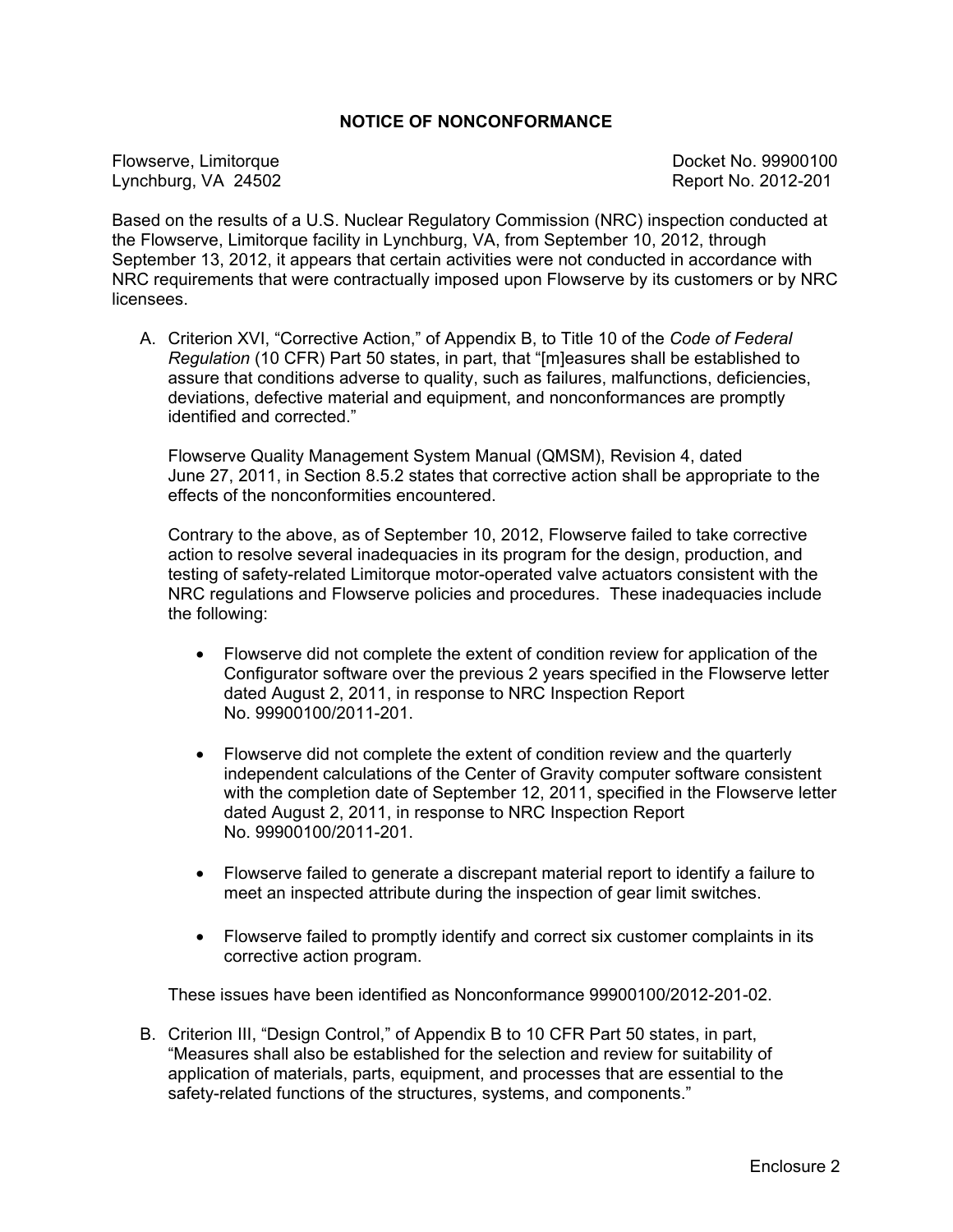Flowserve QMSM, Section 7.3.3 states, in part, "Acceptance criteria conforms to the applicable regulatory industry consensus standard requirements and identifies the characteristics of the design necessary to ensure proper functioning of the product."

Flowserve Procedure QCAP 10.10, "Commercial Grade Dedication," Section 6.6.2, states, "Fasteners material characteristics will be verified by testing the hardness of the fasteners."

Contrary to the above, as of September 10, 2012, Flowserve failed to verify the adequacy of certain design features associated with Grade 5 Hex Head Cap Screws that were procured from commercial suppliers and dedicated by Flowserve for use in safety-related applications. Specifically, the material characteristics of the cap screws were tested on a limited basis from the shipment received from the distributor without establishing a basis for lot sampling. Flowserve failed to verify the source of the screws or traceability from the original manufacturer.

This issue has been identified as Nonconformance 99900100/2012-201-03.

C. Criterion X, "Inspection," of Appendix B to 10 CFR Part 50 states, in part, "A program for inspection activities affecting quality shall be established and executed by or for the organization performing the activity to verify conformance with the documented instructions, procedures, and drawings for accomplishing the activity. Such inspection shall be performed by individuals other than those who performed the activity being inspected."

 Contrary to the above, as of September 10, 2012, Flowserve failed to ensure that individuals performing quality inspections for commercial-grade dedication do not perform assembly work. Specifically, the quality control inspector performing the inspection of three four-train geared limit switches disassembled one limit switch when it did not pass one of its critical characteristic checks, performed work to correct the problem, reassembled, did not document, and retested the switch.

This issue has been identified as Nonconformance 99900100/2012-201-04.

D. Criterion II, "Quality Assurance Program," of Appendix B, "Quality Assurance Criteria for Nuclear Power Plants and Fuel Reprocessing Plants," to 10 CFR Part 50, "Domestic Licensing of Production and Utilization Facilities," states, in part, that "the program shall provide for indoctrination and training of personnel performing activities affecting quality as necessary to assure that suitable proficiency is achieved and maintained."

Criterion XVII, "Quality Assurance Records," of Appendix B to 10 CFR Part 50 states, in part, that "sufficient records shall be maintained to furnish evidence of activities affecting quality. The records shall include at least the following: Operating logs and the results of reviews, inspections, tests, audits, monitoring of work performance, and materials analyses. The records shall also include closely-related data such as qualifications of personnel, procedures, and equipment."

"Flowserve Quality Management System Manual," Section 1.1, states, in part, "that the Lynchburg facility will also comply with [American Society for Mechanical Engineers] NQA-1-1994."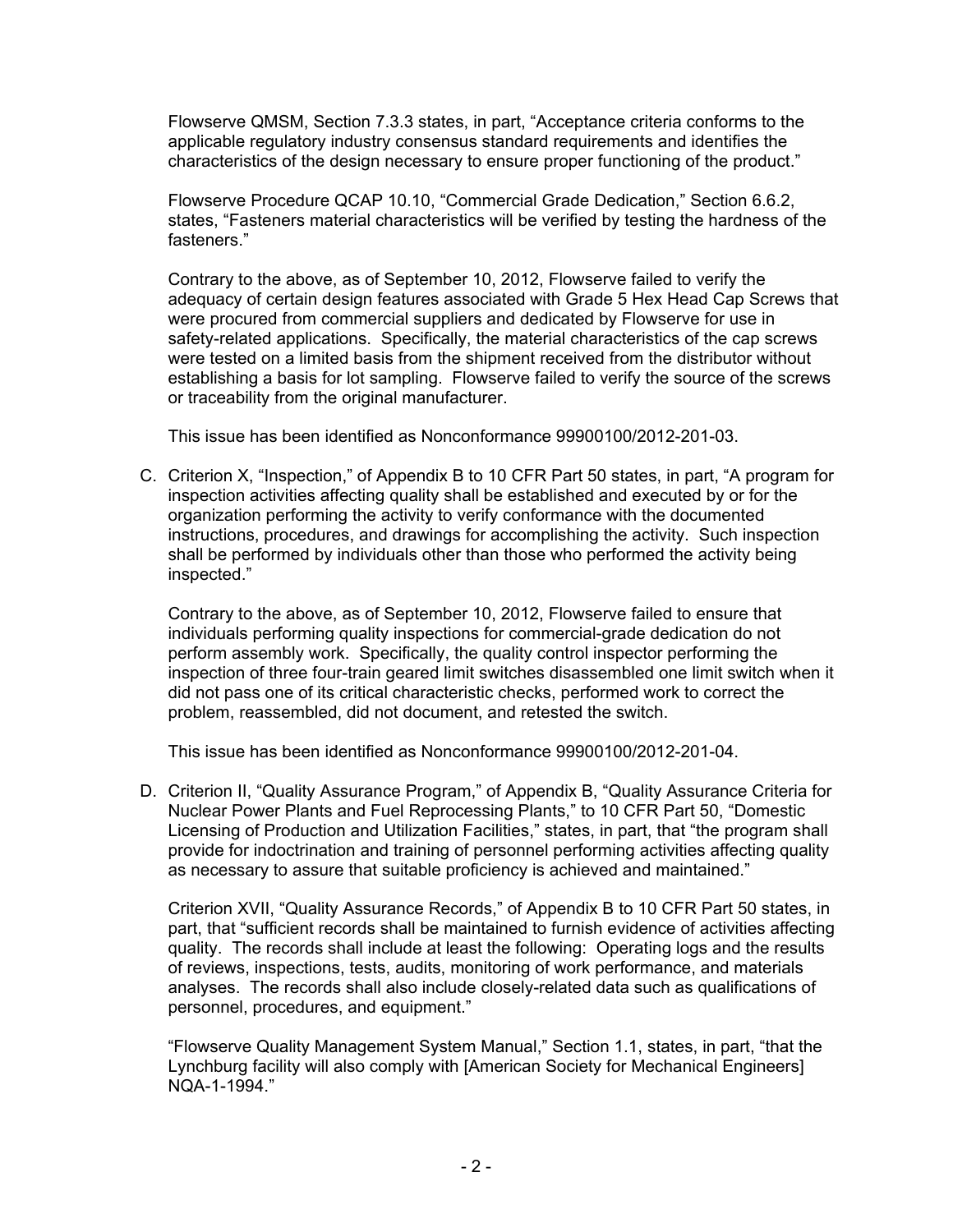American Society of Mechanical Engineers standard NQA-1-1994, "Quality Assurance Requirements for Nuclear Facility Applications," Supplemental Requirement 2S-1, "Supplementary Requirements for the Qualification of Inspection and Test Personnel," Section 2.6 states, "The job performance of inspection and test personnel shall be reevaluated at periodic intervals not to exceed 3 years."

Contrary to the above, as of September 10, 2012, Flowserve failed to establish a program to maintain proficiency for test personnel and maintain sufficient records to demonstrate maintenance of qualification. Specifically, QAP 18.1, "Indoctrination and Training," Revision 13, dated December 11, 2009, and QAP 10.1, "Test Laboratory Procedures," Revision 12, dated November 20, 2008, failed to describe the requirements for conducting or documenting requalification testing for test personnel. Additionally, Flowserve was unable to provide evidence that two test personnel had been trained in the diagnostic testing equipment being used or that they had maintained proficiency since training conducted in 1993.

This issue has been identified as Nonconformance 99900100/2012-201-05.

Please submit a written statement or explanation to the U.S. Nuclear Regulatory Commission, ATTN: Document Control Desk, Washington, DC 20555-0001, with a copy to the Chief, Mechanical Vendor Branch, Division of Construction Inspection, and Operational Programs, Office of New Reactors, within 30 days of the date of the letter transmitting this notice of nonconformance. This reply should be clearly marked as a "Reply to a Notice of Nonconformance" and should include for each noncompliance: (1) the reason for the noncompliance or, if contested, the basis for disputing the noncompliance, (2) the corrective steps that have been taken and the results achieved, (3) the corrective steps that will be taken to avoid noncompliance, and (4) the date the corrective action will be completed. If you should require more time and can show good cause, the NRC will consider extending the response time.

Because your response will be made available electronically for public inspection in the NRC Public Document Room or from the NRC's Agencywide Documents Access and Management System (accessible from the NRC Web site at http://www.nrc.gov/reading-rm/adams.html), do not include—to the extent possible—any personal privacy, proprietary, or Safeguards Information so that it can be made available to the public without redaction. If personal privacy or proprietary information is necessary to provide an acceptable response, then please provide a bracketed copy of your response that identifies the information that should be protected and a redacted copy of your response that deletes such information. If you request withholding of such material, you must specifically identify the portions of your response that you seek to have withheld and provide in detail the bases for your claim of withholding (e.g., explain why the disclosure of information will create an unwarranted invasion of personal privacy or provide the information required by 10 CFR 2.390(b) to support a request for withholding confidential commercial or financial information). If Safeguards Information is necessary to provide an acceptable response, please provide the level of protection described in 10 CFR 73.21, "Protection of Safeguards Information: Performance Requirements."

Dated at Rockville, MD, this 25th day of October 2012.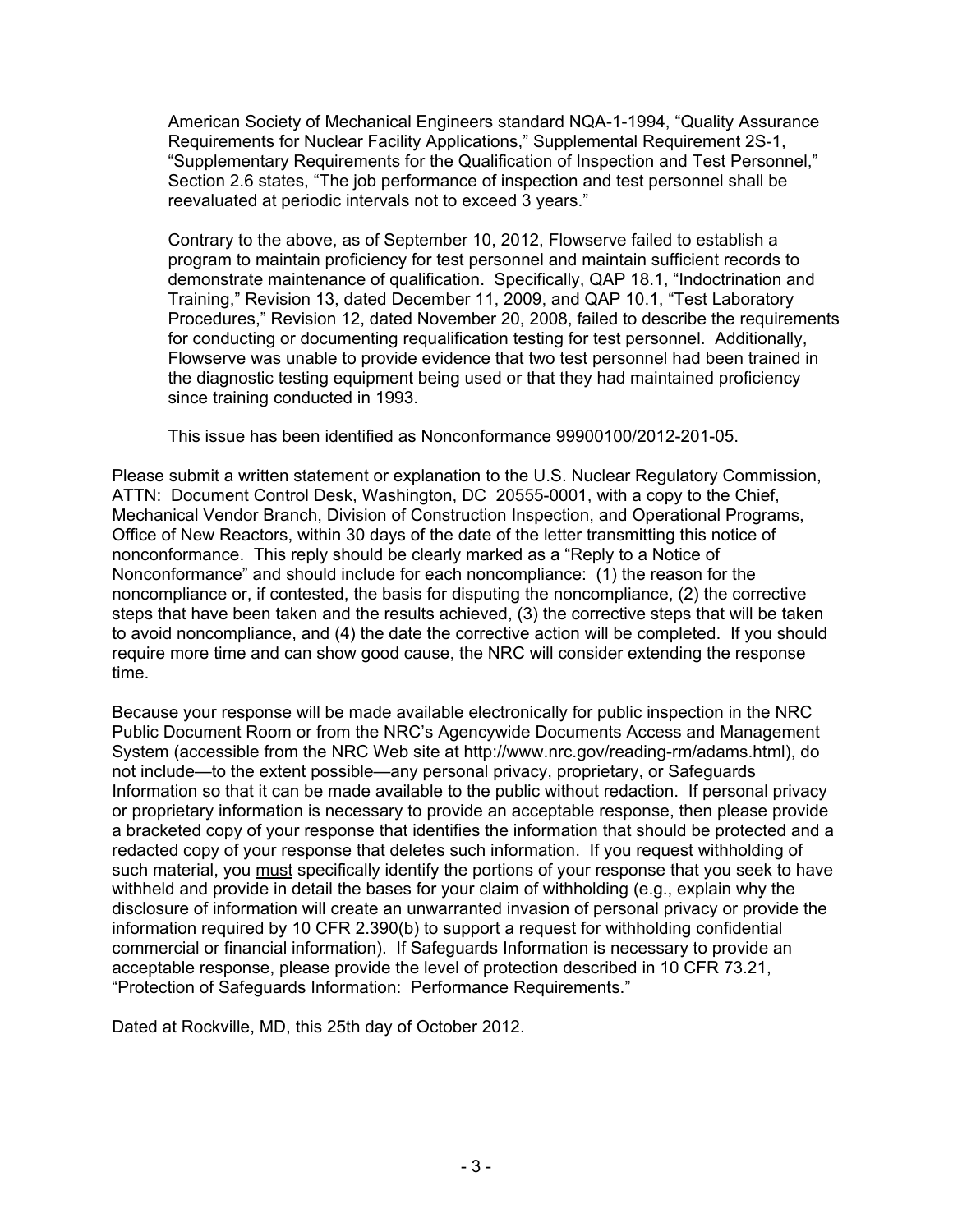#### **U.S. NUCLEAR REGULATORY COMMISSION OFFICE OF NEW REACTORS DIVISION OF CONSTRUCTION INSPECTION AND OPERATIONAL PROGRAMS**

| Docket No.:              | 99900100                                                                                                                                                                                                                                                                                                                                                                                                                                                                                                                                                                                                                                                                                                                                                                                                                                                  |                                                                                                              |
|--------------------------|-----------------------------------------------------------------------------------------------------------------------------------------------------------------------------------------------------------------------------------------------------------------------------------------------------------------------------------------------------------------------------------------------------------------------------------------------------------------------------------------------------------------------------------------------------------------------------------------------------------------------------------------------------------------------------------------------------------------------------------------------------------------------------------------------------------------------------------------------------------|--------------------------------------------------------------------------------------------------------------|
| Report No.:              | 99900100/2012-201                                                                                                                                                                                                                                                                                                                                                                                                                                                                                                                                                                                                                                                                                                                                                                                                                                         |                                                                                                              |
| Vendor:                  | Flowserve, Limitorque<br>5114 Woodall Road<br>Lynchburg, VA 24502                                                                                                                                                                                                                                                                                                                                                                                                                                                                                                                                                                                                                                                                                                                                                                                         |                                                                                                              |
| <b>Vendor Contact:</b>   | Mr. Jeff McConkey<br><b>Quality Assurance Manager</b>                                                                                                                                                                                                                                                                                                                                                                                                                                                                                                                                                                                                                                                                                                                                                                                                     |                                                                                                              |
| Background:              | Flowserve Limitorque Actuation Systems manufacturing facility is<br>located in Lynchburg, VA. The Limitorque Corporation has been<br>providing valve operators to the U.S. and international nuclear<br>community since construction of nuclear power plants began.<br>Most U.S. operating nuclear power plants use Limitorque<br>actuators. Flowserve Limitorque actuators will be used in new<br>reactor designs, including the AP-1000 reactor design, which will<br>be constructed in the United States in the near future, and in the<br>Chinese AP-1000 nuclear power plants. Several years ago,<br>Flowserve Corporation, an international pumps and valves<br>manufacturer, purchased Limitorque. This inspection will be the<br>second inspection of Flowserve Limitorque Actuation Systems<br>since the purchase of the Limitorque Corporation. |                                                                                                              |
| <b>Inspection Dates:</b> | September 10-13, 2012                                                                                                                                                                                                                                                                                                                                                                                                                                                                                                                                                                                                                                                                                                                                                                                                                                     |                                                                                                              |
| Inspection Team:         | <b>Stacy Smith</b><br>Doug Bollock<br>Paul Coco<br>Guillermo Crespo<br><b>Garrett Newman</b><br>Thomas Scarbrough                                                                                                                                                                                                                                                                                                                                                                                                                                                                                                                                                                                                                                                                                                                                         | NRO/DCIP/CEVB, Team Leader<br>NRO/DCIP/CEVB<br>NRO/DCIP/CMVB<br>R-II/DCI/CIB1<br>NRO/DCIP/CEVB<br>NRO/DE/CIB |
| Approved by:             | Richard A. Rasmussen, Chief<br><b>Electrical Vendor Branch</b><br>Division of Construction Inspection<br>and Operational Programs<br><b>Office of New Reactors</b>                                                                                                                                                                                                                                                                                                                                                                                                                                                                                                                                                                                                                                                                                        |                                                                                                              |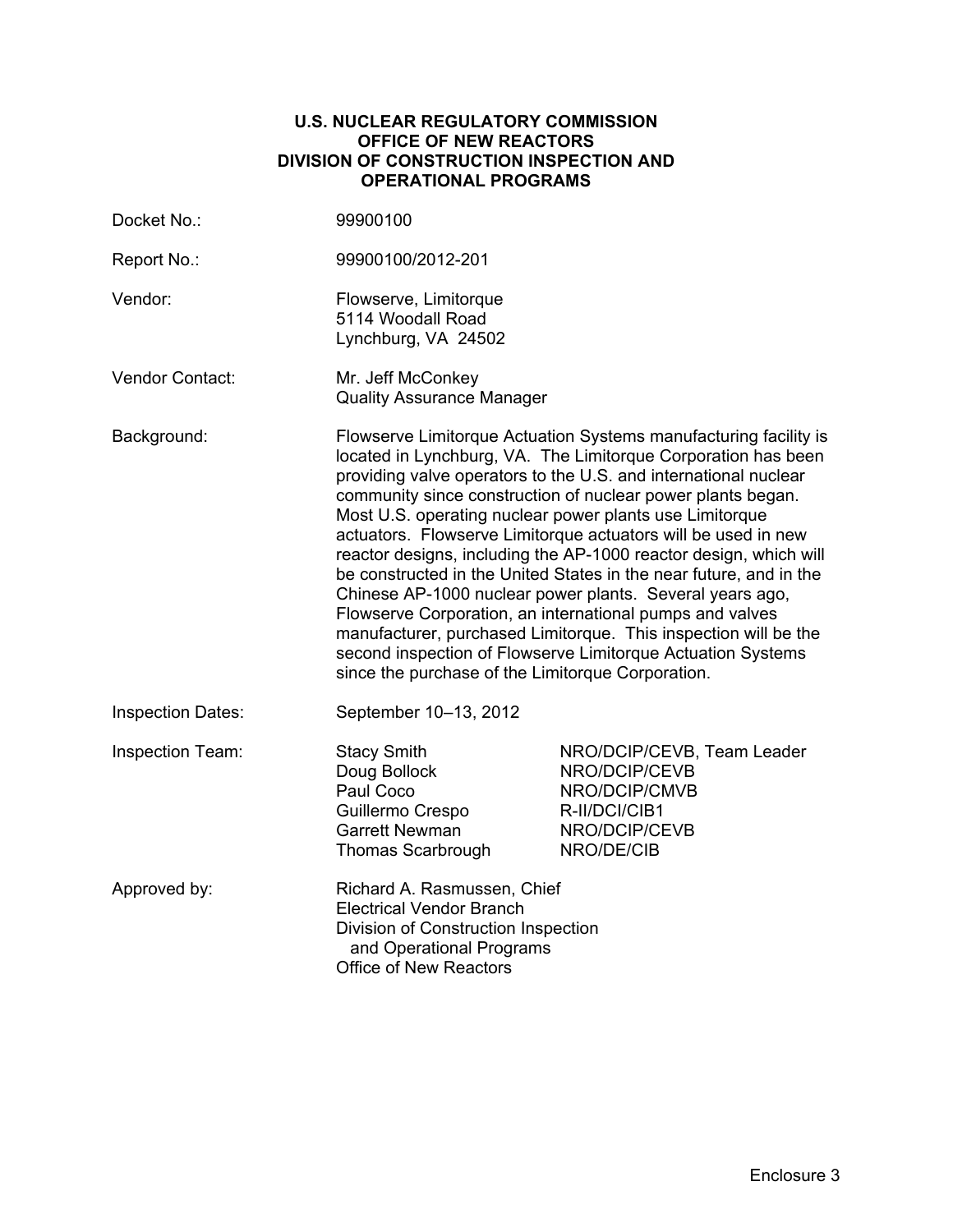# **EXECUTIVE SUMMARY**

Flowserve, Limitorque 99900100/2012-201

The U.S. Nuclear Regulatory Commission (NRC) conducted this inspection to verify that Flowserve, Limitorque (hereafter referred to as Flowserve) implemented an adequate quality assurance (QA) program for the design and manufacturing of the safety-related Limitorque motor-operated valve (MOV) actuators for the AP-1000 reactor design and operating nuclear power plants (NPPs) that complied with the requirements of Appendix B, "Quality Assurance Criteria for Nuclear Power Plants and Fuel Reprocessing Plants," to Title 10 of the *Code of Federal Regulations* (10 CFR) Part 50, "Domestic Licensing of Production and Utilization Facilities." In addition, the NRC performed this inspection to verify that Flowserve implemented a program under 10 CFR Part 21, "Reporting of Defects and Noncompliance," that met the NRC's regulatory requirements. The NRC staff previously conducted an inspection of the Part 21 and QA programs at the Flowserve facility from February 28, 2011, through March 2, 2011. NRC Inspection Report No. 99900100/2011-201, dated April 22, 2011, documents the results of that inspection (ML111101696). During this inspection, the team reviewed the improvements to the QA program for safety-related Limitorque MOV actuators in response to that 2011 inspection.

The NRC conducted the inspection at the Flowserve facility, in Lynchburg, VA, on September 10 through 13, 2012.

The following regulations served as the bases for the NRC inspection:

- Appendix B to 10 CFR Part 50
- 10 CFR Part 21

During the conduct of this inspection, the NRC inspection team implemented Inspection Procedure (IP) 43002, "Routine Vendor Inspections," as supplemented by IP 43004, "Inspection of Commercial-Grade Dedication Programs," and IP 36100, "Inspection of 10 CFR Part 21 and Programs for Reporting Defects and Noncompliance."

The NRC inspection team observed various activities associated with the design, manufacturing, and assembly of the AP-1000 and operating NPP safety-related Limitorque MOV actuators, conducted interviews with responsible Flowserve personnel, and reviewed documents to determine if Flowserve performed these activities in accordance with the applicable design, quality, and technical requirements imposed in the purchase orders (POs). Some of the activities the NRC inspection team observed include:

- receipt inspection and dedication of fasteners
- daily discrepant material report meeting
- daily work status meeting
- L949885 Actuator Production Test for PO 112732 for the AP-1000

In addition to observing these activities, the NRC inspection team walked down Flowserve's assembly floor and verified that Flowserve had properly identified nonconforming materials, and marked them and segregated them, when practical, to ensure they were not reintroduced into the production processes. This report summarizes the results of this inspection below.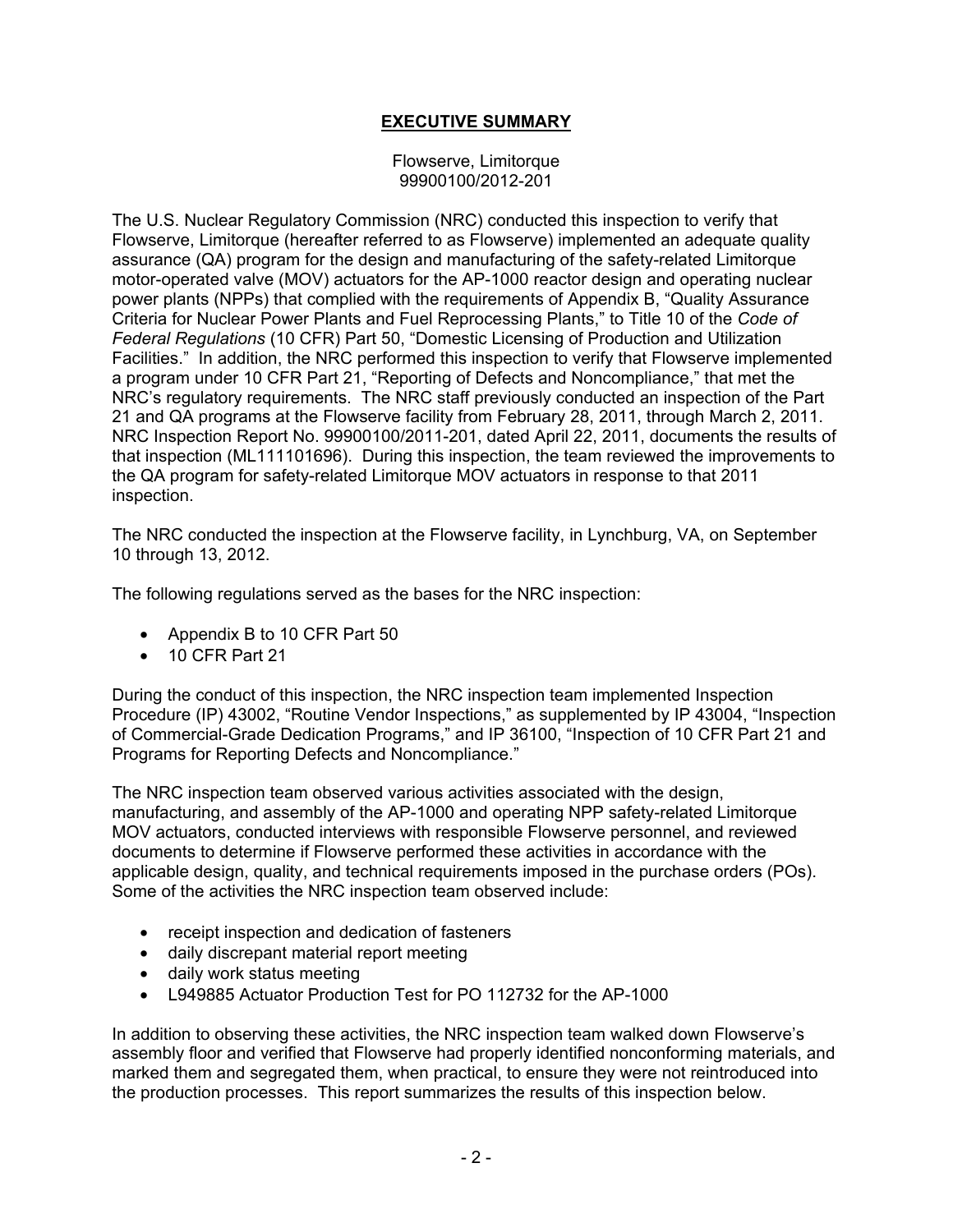### 10 CFR Part 21 Program

The NRC inspection team reviewed Flowserve policies and implementing procedures that govern 10 CFR Part 21.

Based on this review, the NRC inspection team issued Violation 99900100/2012-201-01 in association with Flowserve's failure to implement the regulatory requirements in 10 CFR 21.21, "Notification of Failure to Comply or Existence of a Defect and Its Evaluation." Specifically, Flowserve failed to: (1) adopt appropriate procedures to identify when a deviation is discovered, reviewed, evaluated, and approved by the Part 21 committee, and (2) evaluate deviations identified in Evaluation Reports 11-69 and 11-72 within 60 days of discovery.

### Nonconforming Materials, Parts, or Components and Corrective Action

The NRC inspection team concluded that Flowserve is implementing its policies and procedures that govern Nonconforming Material, Parts, or Components consistent with the regulatory requirements of Criterion XV, "Nonconforming Materials, Parts, or Components," of Appendix B to 10 CFR Part 50

However, the NRC inspection team issued Nonconformance 99900100/2012-201-02 in association with Flowserve's failure to implement the regulatory requirements of Criterion XVI, "Corrective Action," of Appendix B to 10 CFR Part 50. Specifically, Flowserve failed to take corrective actions to resolve several inadequacies in its program for the design, production, and testing of safety-related Limitorque MOV actuators.

### Design Validation and Control

The NRC inspection team reviewed Flowserve policies and implementing procedures that govern the design control activities for Limitorque MOV actuators to be used in safety-related applications in nuclear power plants to verify compliance with the requirements of Criterion III, "Design Control," of Appendix B to 10 CFR Part 50.

Based on this review, the NRC inspection team issued Nonconformance 99900100/2012-201- 03 in association with Flowserve's failure to implement the regulatory requirements of Criterion III of Appendix B to 10 CFR Part 50. Specifically, the material characteristics of the cap screws were tested on a limited basis from the shipment received from the distributor without establishing a basis for lot sampling. Flowserve failed to verify the source of the screws or traceability from the original manufacturer.

In addition, the NRC inspection team issued Nonconformance 99900100/2012-201-04 in association with Flowserve's failure to implement the regulatory requirements of Criterion X, "Inspections," of Appendix B to 10 CFR Part 50. Specifically, a quality control inspector performing the inspection of three 4-train geared limit switches disassembled one limit switch when it did not pass one of its critical characteristic checks, performed work to correct the problem, reassembled, did not document, and retested the switch.

### Training and Qualification of Personnel

The NRC inspection team reviewed Flowserve policies and implementing procedures that govern the training and qualification of Flowserve personnel to verify compliance with the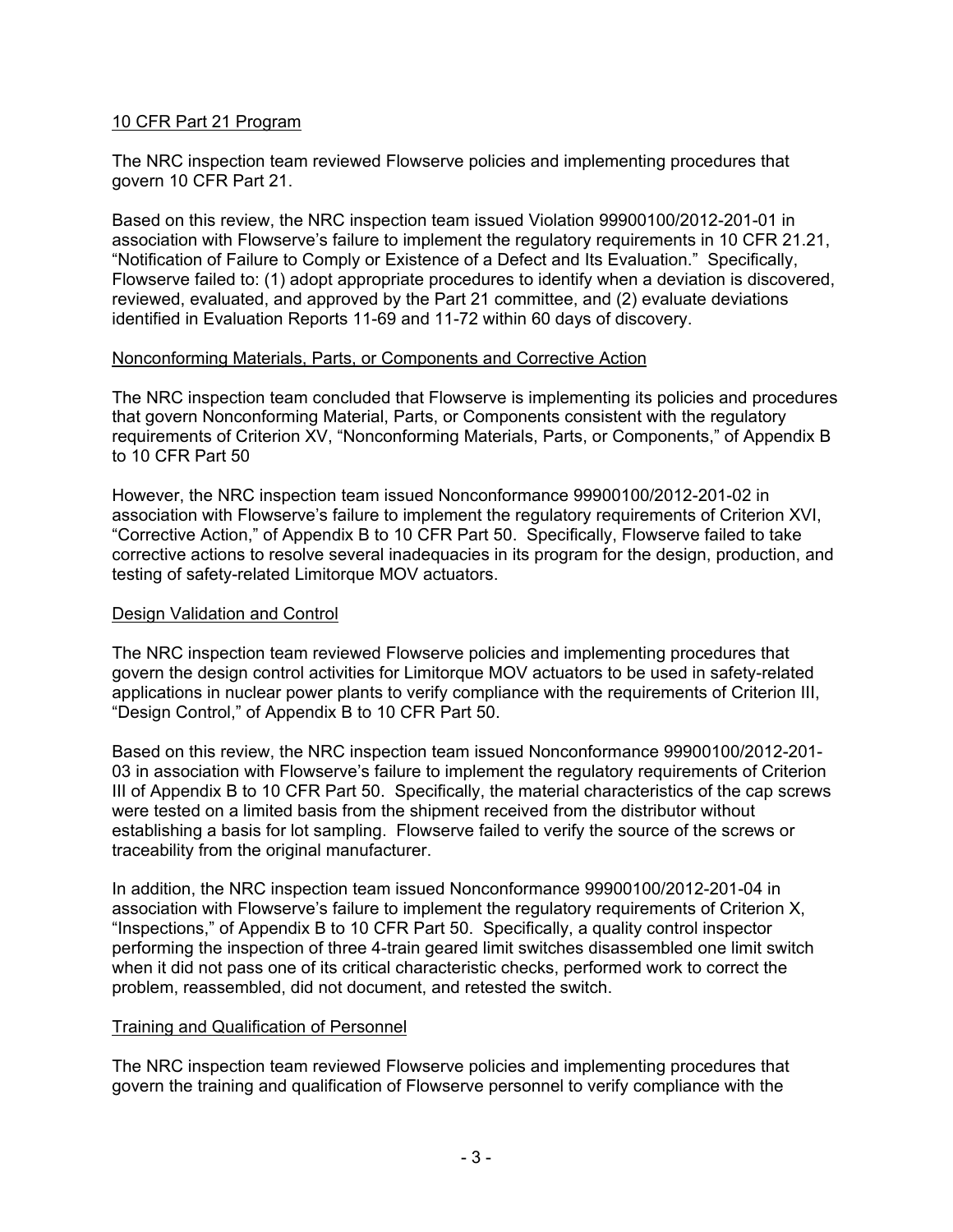requirements of Criterion II, "Quality Assurance Program," and Criterion XVII, "Quality Assurance Records," of Appendix B to 10 CFR Part 50.

Based on this review, the NRC inspection team issued Nonconformance 99900100/2012-201-05 in association with Flowserve's failure to implement the regulatory requirements of Criterion II and Criterion XVII of Appendix B to 10 CFR Part 50. Specifically, Flowserve was unable to provide evidence that two test personnel had been trained in the diagnostic testing equipment being used or that they had maintained proficiency since training conducted in 1993.

#### Oversight of Contracted Activities and Audits

The NRC inspection team concluded that Flowserve is implementing its policies and implementing procedures that govern the oversight of contracted activities consistent with the regulatory requirements of Criterion IV, "Procurement Document Control," Criterion VII, "Control of Purchased Material, Equipment, and Services," and Criterion XVIII, "Audits," of Appendix B to 10 CFR Part 50.

### Control of Manufacturing Process

The NRC inspection team concluded that Flowserve is implementing its policies and procedures that govern test control and measuring and test equipment programs consistent with the regulatory requirements of Criterion XI, "Test Control," and Criterion XII, "Control of Measuring and Test Equipment," of Appendix B to 10 CFR Part 50, respectively.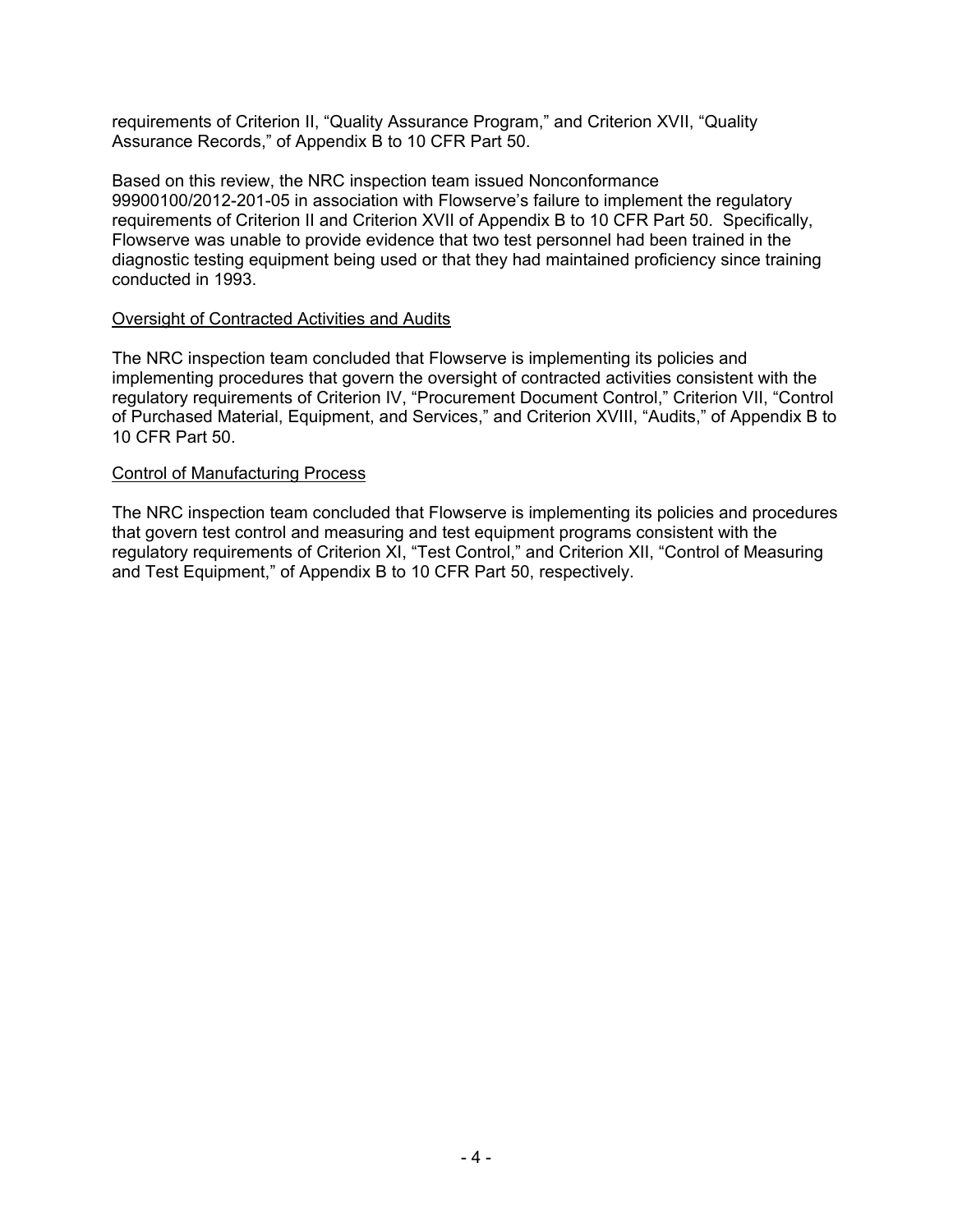# **REPORT DETAILS**

The Nuclear Regulatory Commission (NRC) inspection team observed various activities associated with the design, manufacturing, and assembly of the Limitorque motor-operated valve (MOV) actuators, conducted interviews with responsible Flowserve personnel, and reviewed fabrication documents to determine if Flowserve performed these activities in accordance with the applicable design, quality, and technical requirements. In addition, the NRC inspection team reviewed the improvements to the quality assurance (QA) program for safety-related Limitorque MOV actuators in response to the violations and nonconformances documented in Inspection Report (IR) 99900100/2011-201, dated April 22, 2011. Some of the activities observed by the NRC inspection team include:

- receipt inspection and dedication of fasteners
- daily discrepant material report (DMR) meeting
- daily work status meeting
- L949885 Actuator Production Test for purchase order (PO) 112732 for the AP-1000

In addition to observing these activities, the NRC inspection team walked down Flowserve's assembly floor and verified that Flowserve had properly identified nonconforming materials, and marked and segregated them, when practical, to ensure they were not reintroduced into the production processes. The attachment to this inspection report lists the documents the NRC inspection team reviewed.

### **1. 10 CFR Part 21 Program**

### a. Inspection Scope

The NRC inspection team reviewed Flowserve's policies and implementing procedures that govern its program under Title 10 of the *Code of Federal Regulation* (10 CFR) Part 21 to verify compliance. In addition, the NRC inspection team reviewed a sample of 10 CFR Part 21 evaluations completed since the previous NRC inspection and Flowserve's implementation of 10 CFR 21.21, "Notification of Failure to Comply or Existence of a Defect and Its Evaluation." To verify an adequate link to the 10 CFR Part 21 process, the NRC inspection team also reviewed Flowserve's procedures that govern corrective action and nonconforming conditions to verify adequate implementation of the regulatory requirements identifying items that cause conditions adverse to quality.

### b. Observations and Findings

### b.1 10 CFR Part 21 Procedures and Implementation

Flowserve Quality Assurance Procedure (QAP) 13.2, "Reporting Defects for Safety Related Equipment," Revision 16, dated August 9, 2012, establishes formal guidelines by which deviations that could potentially affect the operability of any Limitorque actuator in a safety-related application are identified, evaluated, and, if necessary, reported.

The inspectors verified that Flowserve's nonconforming items and corrective action programs, as described in QAP 13.3, "Discrepant Material Report Procedure,"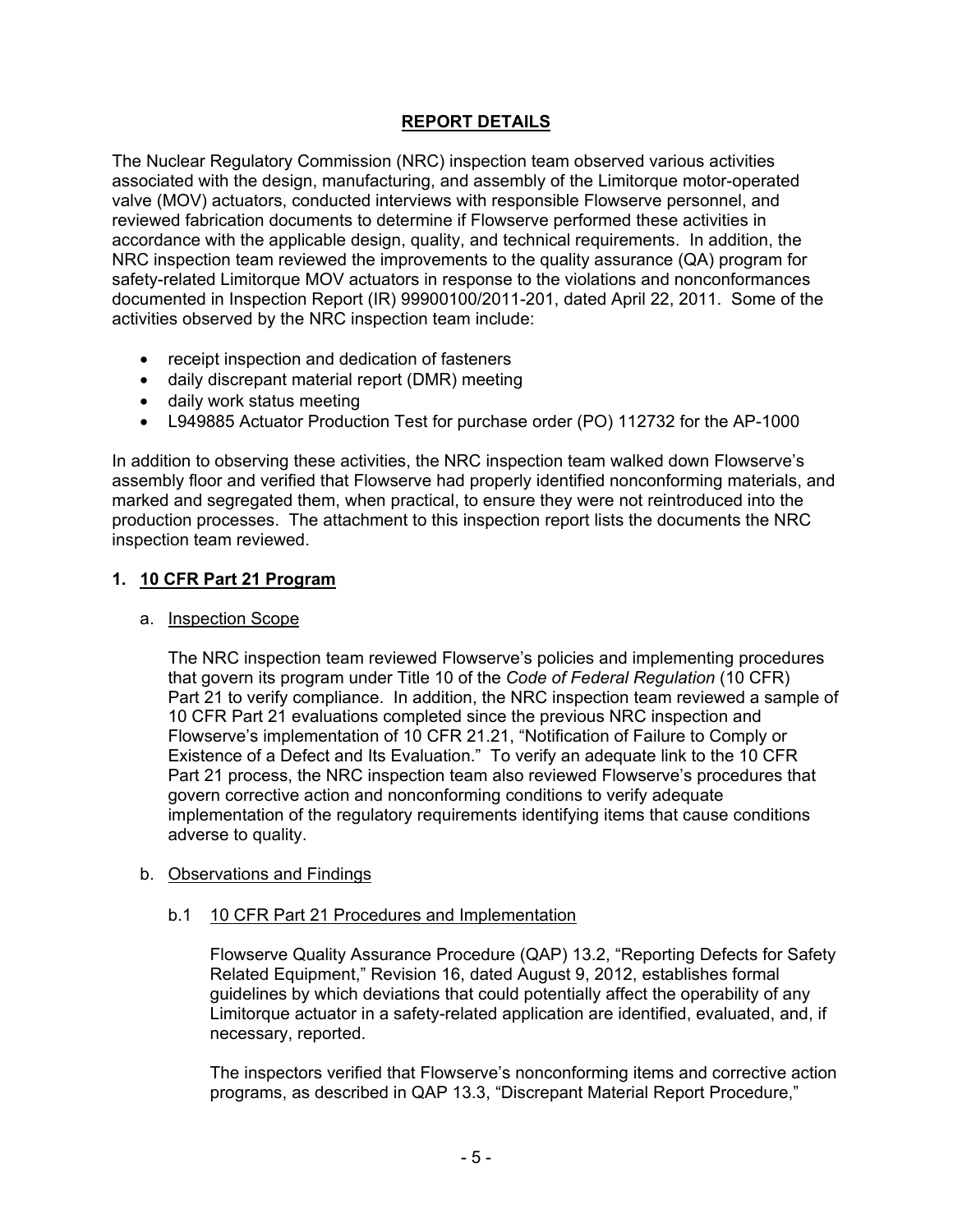Revision 16, dated July 23, 2012, and QAP 14.1, "Corrective and Preventive Action Procedure," Revision 14, dated January 31, 2011, provide a connection to the 10 CFR Part 21 program.

The NRC inspection team noted that QAP 13.2 used terms such as "evaluation", "deviation" and "defect" inconsistently within the procedure and inconsistent with the definitions in 10 CFR 21.3, "Definitions." For example, Section 5.0 of QAP 13.2 is titled "Evaluating Reported Defects." Per 10 CFR 21.3, *evaluations* are the process used to determine if a *deviation* could create a substantial safety hazard.

QAP 13.2, Section 5.1 states that evaluation of reported conditions shall be accomplished by the Part 21 committee. Section 5.3 states, in part, that "[t]he Part 21 Committee meetings shall be convened on a regular basis provided that potentially reportable conditions are under evaluation." The NRC inspection team was informed by Flowserve, that Step 5.3 referred to the technical evaluation, not the Part 21 evaluation. Flowserve acknowledged that it was during the technical evaluation that a discovery date would be assigned. Flowserve considered the technical evaluation to be the process where engineering determined if a potential defect existed and would provide the technical evaluation/rationale to the Part 21 committee for evaluation; however, the NRC inspection team considers this part of the evaluation process, and 60 day evaluation timeline, required by Part 21 to determine if a particular deviation would create a substantial safety hazard (defect).

10 CFR 21.21 states, in part, that "each individual, corporation, partnership, dedicating entity, or other entity subject to the regulations in this part shall adopt appropriate procedures to evaluate deviations and failures to comply to identify defects and failures to comply associated with substantial safety hazards as soon as practicable…in all cases within 60 days of discovery, in order to identify a reportable defect or failure to comply that could create a substantial safety hazard, were it to remain uncorrected."

The NRC inspection team identified the failure of QAP 13.2 to appropriately identify when a deviation is discovered, reviewed, evaluated, and approved by the Part 21 committee. Specifically, the use of the terms "evaluation", "deviation", and "defect" in QAP 13.2 were inconsistent within the procedure and inconsistent with the definitions in 10 CFR 21.3, "Definitions." The NRC inspection team identified this as an example of Violation 99900100/2012-201-01.

In addition, the NRC inspection team identified the following examples of Flowserve's failure to evaluate deviations within 60 days of discovery as required by Part 21:

- Evaluation Report 11-72: Flowserve received documentation of a deviation in a customer notification on August 2, 2011; however Flowserve did not document the date of discovery until October 5, 2011. In this example, the evaluation process determined this to be a reportable defect that was not reported to the NRC until November 21, 2011.
- Evaluation Report 11-69: Flowserve documented date of discovery on August 26, 2011 and completed the technical rationale on October 14,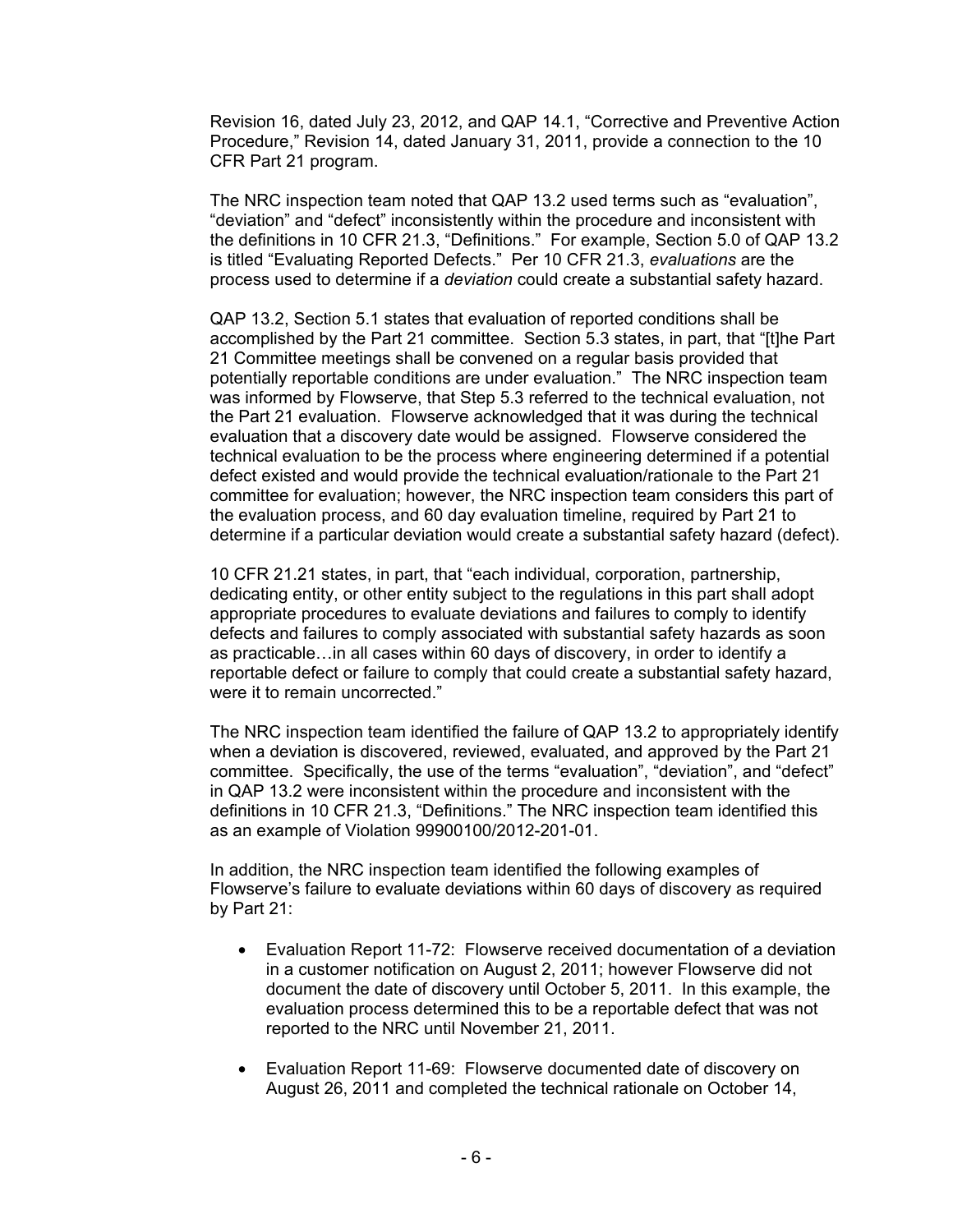2011; however, the evaluation was not completed by the Part 21 committee until November 3, 2011.

### b.2 Purchase Orders (POs)

The NRC inspection team reviewed a sample of POs to verify that Flowserve had implemented a program consistent with the requirements described in 10 CFR 21.31, "Procurement Documents," which specify the applicability of 10 CFR Part 21 in POs for safety-related services. The NRC inspection team verified that Flowserve imposed the requirements of 10 CFR Part 21 on qualified suppliers with programs that met the requirements of Appendix B to 10 CFR Part 50.

### b.3 Closure of Violation 99900100/2011-201-01

The NRC issued Violation 99900100/2011-201-01 in the 2011 NRC inspection and identified that Limitorque had not completed an evaluation, nor prepared and submitted an Interim Report to the Commission for an ongoing Part 21 evaluation initially identified on September 28, 2010.

During the current inspection, the NRC inspection team verified the response Flowserve provided to the NRC, dated August, 12, 2011 (Agencywide Document Accession & Management System (ADAMS) accession number ML11229A768), and that the NRC accepted, September 29, 2011 (ADAMS accession number ML112650760), to ensure all actions were completed associated with this violation. Although the NRC inspection identified an additional violation regarding the time to evaluate a deviation and report a defect, 99900100/2012-201-01, the NRC inspection team determined that Flowserve adequately addressed the specific violation previously identified and has closed Violation 99900100/2011-201-01.

### b.4 Closure of Violation 99900100/2011-201-02

The NRC issued Violation 99900100/2011-201-02 in the 2011 NRC inspection and identified that Limitorque failed to document the basis for determining a nonconforming condition associated with safety-related corrective action to be "Not Reportable" or "Not Applicable."

During the current inspection, the NRC inspection team verified the response Flowserve provided to the NRC, dated August, 12, 2011, and that the NRC accepted, September 29, 2011, to ensure all actions were completed associated with this violation. The NRC inspection team did not identify any issues and has closed Violation 99900100/2011-201-02.

### b.5. Closure of Violation 99900100/2011-201-03

The NRC issued Violation 99900100/2011-201-03 in the 2011 NRC inspection and identified that Limitorque issued procurement documents for basic components that did not impose the provisions of 10 CFR Part 21.

During the current inspection, the NRC inspection team verified the response Flowserve provided to the NRC, dated August, 12, 2011, and that the NRC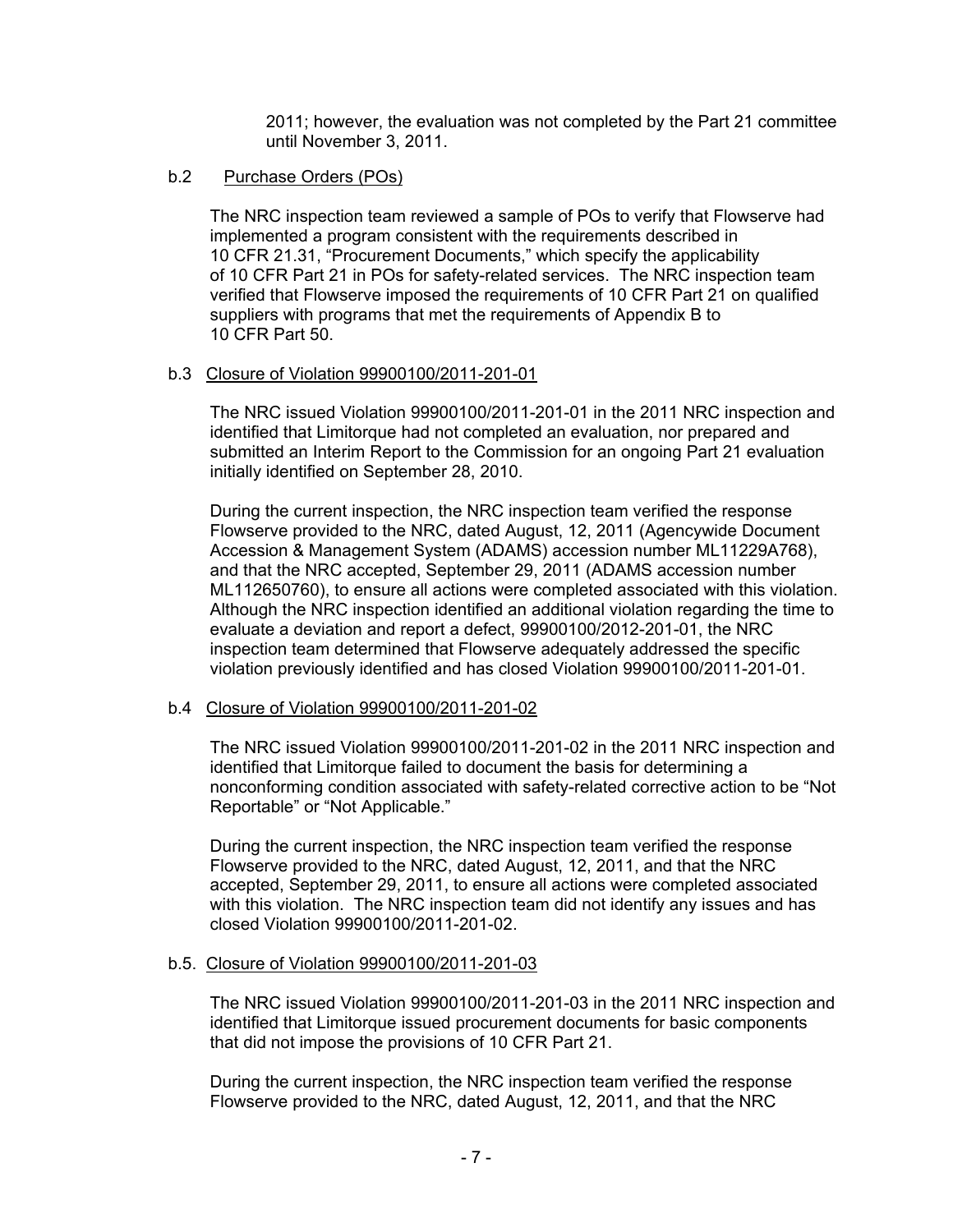accepted, September 29, 2011, to ensure all actions were completed associated with this violation. The NRC inspection team did not identify any issues and has closed Violation 99900100/2011-201-03.

### c. Conclusion

The NRC inspection team issued Violation 99900100/2012-201-01 in association with Flowserve's failure to implement the regulatory requirements in 10 CFR 21.21, "Notification of Failure to Comply or Existence of a Defect and Its Evaluation." Specifically, Flowserve failed to: (1) adopt appropriate procedures to identify when a deviation is discovered, reviewed, evaluated, and approved by the Part 21 committee, and (2) evaluate deviations identified in Evaluation Reports 11-69 and 11-72 within 60 days of discovery.

### **2. Nonconforming Materials, Parts, or Components and Corrective Action**

### a. Inspection Scope

The NRC inspection team reviewed Flowserve policies and implementing procedures that govern the implementation of Flowserve's nonconforming material, parts, or components and corrective actions consistent with the regulatory requirements of Criterion XV and Criterion XVI of Appendix B to 10 CFR Part 50. The NRC inspection team reviewed a sample of corrective action documents associated with 10 CFR Part 21 evaluations and customer complaint notifications. In addition, the NRC inspection team reviewed a sample of safety-related discrepant material reports (DMRs) to verify that nonconforming items were reviewed and dispositioned in accordance with Flowserve's implementing procedures.

# b. Observations and Findings

### b.1 Procedures

QAP 13.3, "Discrepant Material Report Procedure," Revision 16, dated July 23, 2012, defines those conditions that are documented by the issuance of a DMR, the manner in which the report is completed, the process for the resolution of a DMR, and the manner by which these DMRs are evaluated and provide a connection to the 10 CFR Part 21 program.

QAP 14.1, "Corrective and Preventive Action Procedure," Revision 14, dated January 31, 2011, defines the various measures to identify cause, determine, and implement corrective and preventive action, as a result of either hardware or programmatic deficiency and provides a connection to the 10 CFR Part 21 program.

### b.2 Implementation of the Nonconforming Materials, Parts, or Components Program

The NRC inspection team verified that the disposition documentation for repaired or use-as-is items contained adequate justifications and that repaired or use-as-is items were subject to design control measures commensurate with those applied to the original design specification. The NRC inspection team also attended a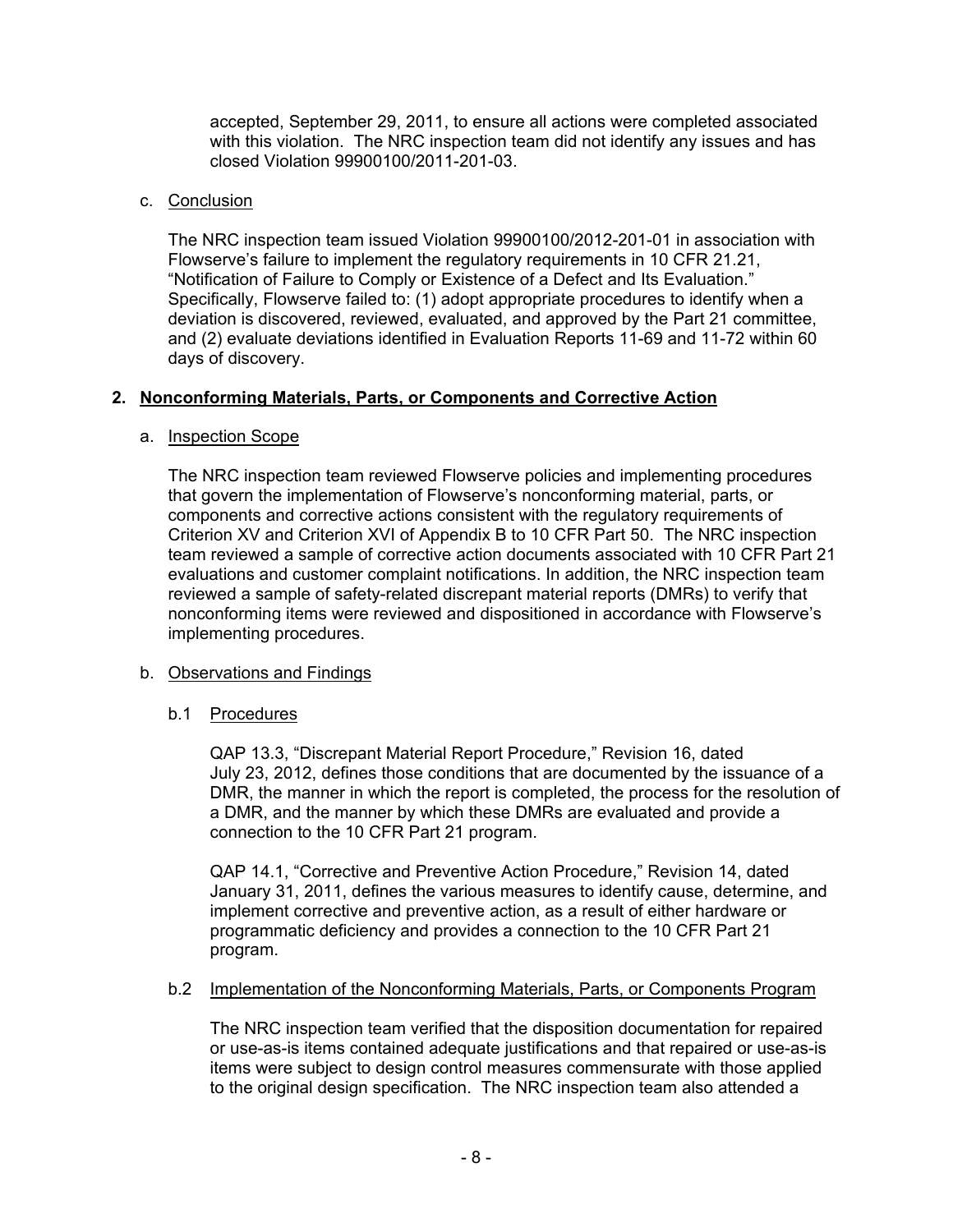DMR meeting in which various organizations attended to claim reasonability for DMR items for further adjudication.

The NRC inspection team verified that Flowserve's process for controlling nonconforming materials provides guidance to evaluate nonconformances for 10 CFR Part 21 reporting. However, Section 3.b.2, "Dedication and Accepting Testing of Subcomponents," documents an example of inadequate corrective actions cited in Nonconformance 99900100/2012-201-02 for Flowserve's failure to generate a DMR to identify a failure to meet an inspected attribute during the inspection of gear limit switches.

### b.3 Implementation of the Corrective Action Program

QAP 14.1 defines multiple methods to document conditions or trends adverse to quality, including the following: DMR, Audit Deficiency Notice (ADN), Customer Complaint (CC), Quality Alert, Customer Specific Forms (i.e. SDR, QDR, etc.), (LCAR), and Supplier Corrective Action Request (SCAR).

Through interviews with the Flowserve QA personnel, the NRC inspection team determined that a CC is initiated when a customer requests a corrective action and when any complaint from a customer addresses safety-related components. However, the NRC inspection team identified six examples of safety-related conditions adverse to quality, CCs 11-43, 11-72, 11-88, 11-96, 12-127, and 12- 128,that were not promptly identified and corrected in Flowserve's CAP in accordance with QAP 14.1.

Criterion XVI of Appendix B to 10 CFR Part 50 states, in part, that "[m]easures shall be established to assure that conditions adverse to quality, such as failures, malfunctions, deficiencies, deviations, defective material and equipment, and nonconformances are promptly identified and corrected."

Contrary to the above, Flowserve failed to identify and track corrective actions associated with customer complaints in accordance with QAP 14.1 and Criterion XVI. This has been identified as an example of Nonconformance 99900100/2012- 201-02.

### c. Conclusion

The NRC inspection team issued Nonconformance 99900100/2012-201-02 in association with Flowserve's failure to implement the regulatory requirements of Criterion XVI of Appendix B to 10 CFR Part 50. Specifically, Flowserve failed to identify and track corrective actions associated with customer complaints and failed to promptly enter corrective actions from 10 CFR Part 21, "Reporting of Defects and Noncompliance," evaluations into their corrective action process.

Furthermore, the NRC inspection team identified additional examples of inadequate corrective action that are documented in Section 3, "Design Control."

### **3. Design Control**

#### a. Inspection Scope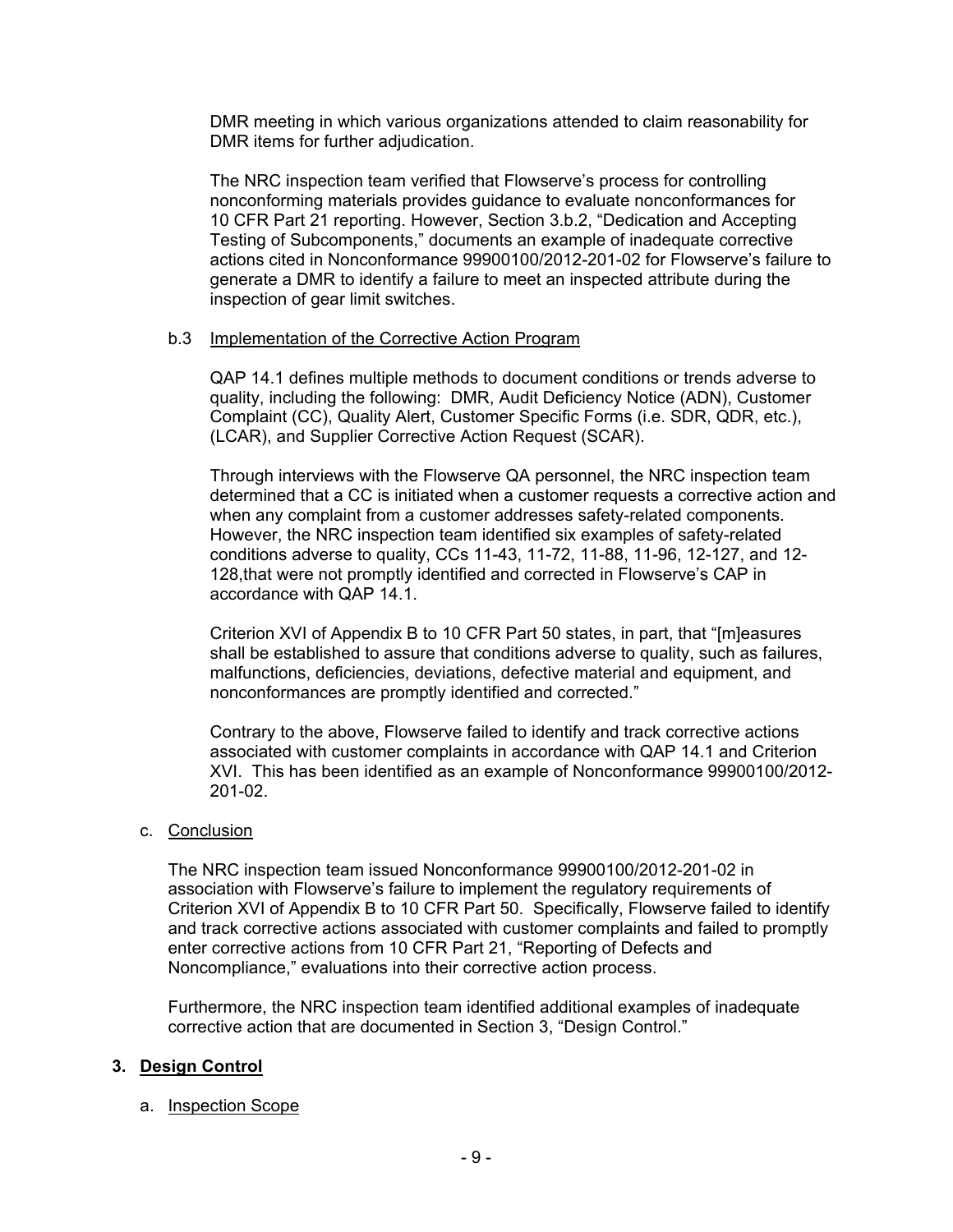The NRC inspection team reviewed Flowserve policies and implementing procedures that govern the design control activities for the Limitorque MOV actuators to be used in safety-related applications in NPPs to verify compliance with the requirements of Criterion III of Appendix B to 10 CFR Part 50. The team performed its review through discussions with Flowserve personnel, review of Flowserve policies and procedures related to design control, evaluation of a sample of purchase orders and their processing, observation of dedication activities for a sample of actuator parts, and observation of manufacturing and testing activities, to the extent possible, during the inspection.

### b. Observations and Findings

### b.1 Design Control

In the April 2011 NRC IR, the NRC inspection team documented Flowserve's failure to perform independent reviews of changes to the Center of Gravity software as an example of Nonconformance 99900100/2011-201-04. During this inspection, the NRC inspection team discussed with Flowserve personnel the activities to verify and validate the use of this software in the design process for safety-related Limitorque MOV actuators. The NRC inspection team verified that Flowserve performed some of the actions necessary to verify and validate the Center of Gravity software; however, Flowserve did not adequately dedicate the software. Specifically, Flowserve did not institute adequate measures to identify appropriate acceptance methods and critical characteristics to verify suability of the software. Flowserve generated LCAR 12-04, dated September 13, 2012, to address this concern. Due to actions previously taken by Flowserve to utilize this software for safety-related design application and the identification of additional corrective actions that will be taken to dedicate the software, addressed in LCAR 12-04, the NRC inspection team has documented this issue as a minor nonconformance. However, the NRC inspection team also identified that Flowserve did not complete the extent of condition review and the quarterly independent calculations of the Center of Gravity computer software consistent with the completion date of September 12, 2011, specified in the Flowserve letter dated August 2, 2011, in response to NRC Inspection Report No. 99900100/2011- 201. This is documented in Section 3.b.3, "Status of Nonconformance 99900100/2011-201-04."

The NRC inspection team observed Flowserve testing of the torque output and torque switch settings of a safety-related Limitorque SB-00 actuator with Serial No. L949885 to be supplied to Flowserve Raleigh under P.O. No. 112732. The NRC inspection team found that Flowserve was conducting the torque testing of this actuator in an acceptable manner using QAP 10.1, "Test Laboratory Procedures," and other associated test procedures.

### b.2 Dedication and Acceptance Testing of Subcomponents

The NRC inspection team reviewed QCP-10.10, "Commercial Grade Dedication," Revision 9, dated September 29, 2011, and noted that it identifies the method for performing commercial-grade dedication. The document discusses the technical and quality requirements for performing a dedication and process to develop a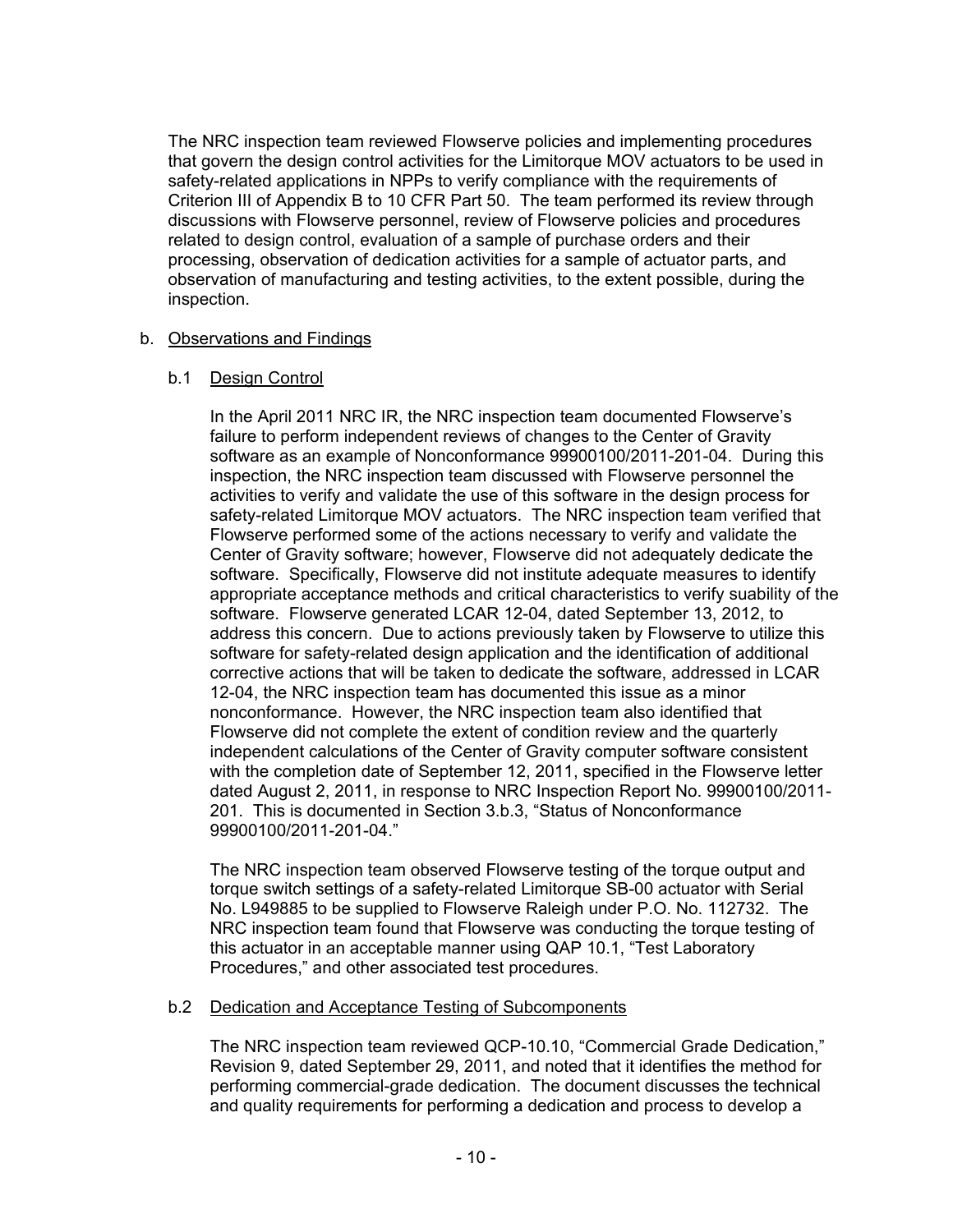specific inspection plan for each component. The inspection plans are developed with engineering to determine critical characteristics to be verified during inspection. Flowserve also uses Quality Control Instruction (QCI)-10.7, "Sample Inspection Plan," to help determine sampling plans for certain commercial material parts that are part of the assembly of the safety-related components. Section 6.0 of QCP-10.10 states that items meant for commercial use that will be dedicated for safety-related use will use a commercial-grade survey in conjunction with Electric Power Research Institute (EPRI) Method 1 testing for dedication.

Industrial Products Company (IPC) provided Grade 5 hex head cap screws that Flowserve was dedicating for AREVA under PO 1012058146. The NRC inspection team discovered that Flowserve does not perform commercial-grade surveys of IPC. The NRC inspection team also identified that during the dedication process of these screws, employees only performed a hardness test to check the material characteristics of the screws on three of the 500 screws bought commercially from IPC. IPC is a distributor of these parts, not the manufacturer. The NRC inspection team discovered that Flowserve treated the 500 screws as a lot, sampling only three as representation of the group they procured, following QCI-10.7, "Sample Inspection Plan," Revision 3, dated May 14, 2010. Without verifying traceability of the commercially procured items through the distributor to the manufacturer, there is no assurance that the group of screws purchased is of the proper material content by testing such a small amount. The failure to properly dedicate Grade 5 hex head cap screws is identified as Nonconformance 99900100/2012-201-03. Flowserve issued LCAR 12-08, dated September 17, 2012, to address this issue.

The NRC inspection team witnessed the dedication of three 4-train geared limit switches that were to be sent to AREVA under PO 1012053802. The NRC inspection team noted the dedication was being performed following IP-10.38, "2-Train and 4-Train Geared Limit Switch Assemblies," Revision 6, dated September 3, 2012.

During the dedication process, one of the limit switch's contacts failed a conductivity check. The conductivity check was identified in the inspection plan as a critical characteristic of the limit switch. The quality control inspector disassembled the limit switch and performed work to clear a Fibrite plastic burr on one of the rotor assemblies. The inspector then reassembled the limit switch and performed the inspection again, without assembly instructions or guidance documents. The NRC inspection team concluded that this activity potentially affected attributes of the actuator that formed the basis for the overall dedication of the limit switch.

In addition, the Flowserve QA manual fails to clearly identify that for safety-related components, inspections of the quality of the component cannot be conducted by those performing work on the components, as required by 10 CFR Part 50, Appendix B, Criterion X, "Inspections."

The NRC identified Flowserve's failure to ensure that quality control inspectors performing inspections are not performing repair work and then inspecting their own work as Nonconformance 99900100/2012-201-04. Flowserve issued LCAR 12-01, dated September 13, 2012, to address this issue.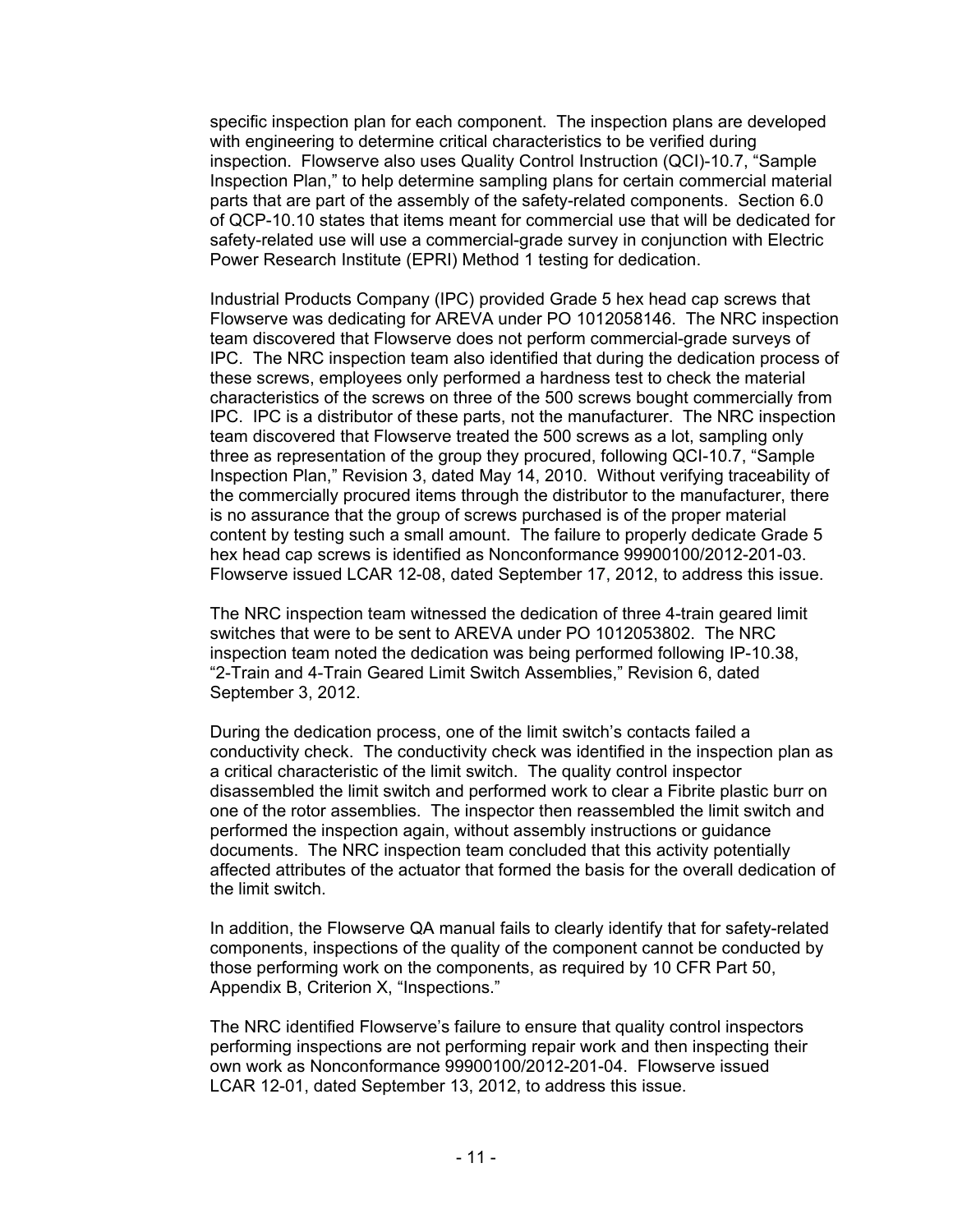Furthermore, Flowserve failed to initially enter the failed conductivity test into its corrective action process until questioned by the NRC inspection team. QAP 13.3, "Discrepant Material Report Procedure," Revision 16, dated July 23, 2012, states, in part, that, "A discrepancy is defined as a failure to meet any inspected attribute. Discrepancies may be related to drawing attributes, variances from specifications, or deviations from standard accepted practice." A separate DMR was written against a mechanical attribute out of the acceptable criteria of IP-10.38. However, Flowserve failed generate a corrective action related to the conductivity check failing the acceptance criteria for 3 days, and it was only written after NRC questioning. This is identified as an example of inadequate corrective actions that is noted in Nonconformance 99900100/2012-201-02. Flowserve generated LCAR 12-01, dated September 13, 2012, to address this concern.

### b.3 Status of Nonconformance 99900100/2011-201-04

The NRC issued Nonconformance 99900100/2011-201-04 in the April 2011 NRC IR and identified that Limitorque failed to establish measures to assure that applicable regulatory requirements and design basis are correctly translated into specifications, drawings, procedures, and instructions; and failed to perform independent reviews of changes to software used in the manufacturing of safety-related actuators.

In Flowserve's response to the nonconformance, dated August 12, 2011, Flowserve indicated that its process had been clarified to ensure that an independent review of the Bill of Material is performed to verify that the purchase order information is properly specified. Flowserve Sales Administration Procedure (SAP) 3.4, "Configurator," instructs Flowserve personnel in the steps to process a purchase order for actuators and parts. The Flowserve contract administrator enters the purchase order information into the Limitorque business system ("Configurator") software that performs the safety-related function of preparing the bill of material for the manufacturing and testing of the equipment. The NRC inspection team determined that the independent engineering review specified in the Flowserve procedures is sufficient to verify each use of the Configurator software for design and production of safety-related Limitorque MOV actuators.

However, in the August 12, 2011, letter, Flowserve also stated that an extent of condition evaluation had been performed by Flowserve Engineering to review the last 2 years of Configurator changes. During this inspection, the NRC inspection team could not locate documentation of the extent of condition review for application of the Configurator software over the previous 2 years, as specified in the August 2, 2011, response. In addition, Flowserve stated that its Engineering Department would perform an extent of condition evaluation to review the last 2 years of Center of Gravity computer calculations, and that random hand calculations of the Center of Gravity of safety-related Limitorque MOV actuators would be performed on a quarterly basis. The NRC inspection team found that the extent of condition review and the quarterly independent calculations had not been performed consistent with the completion date of September 12, 2011, specified in the August 2, 2011, letter from Flowserve. The NRC inspection team considers these examples of inadequate corrective action, as noted in Nonconformance 99900100/2012-201-02.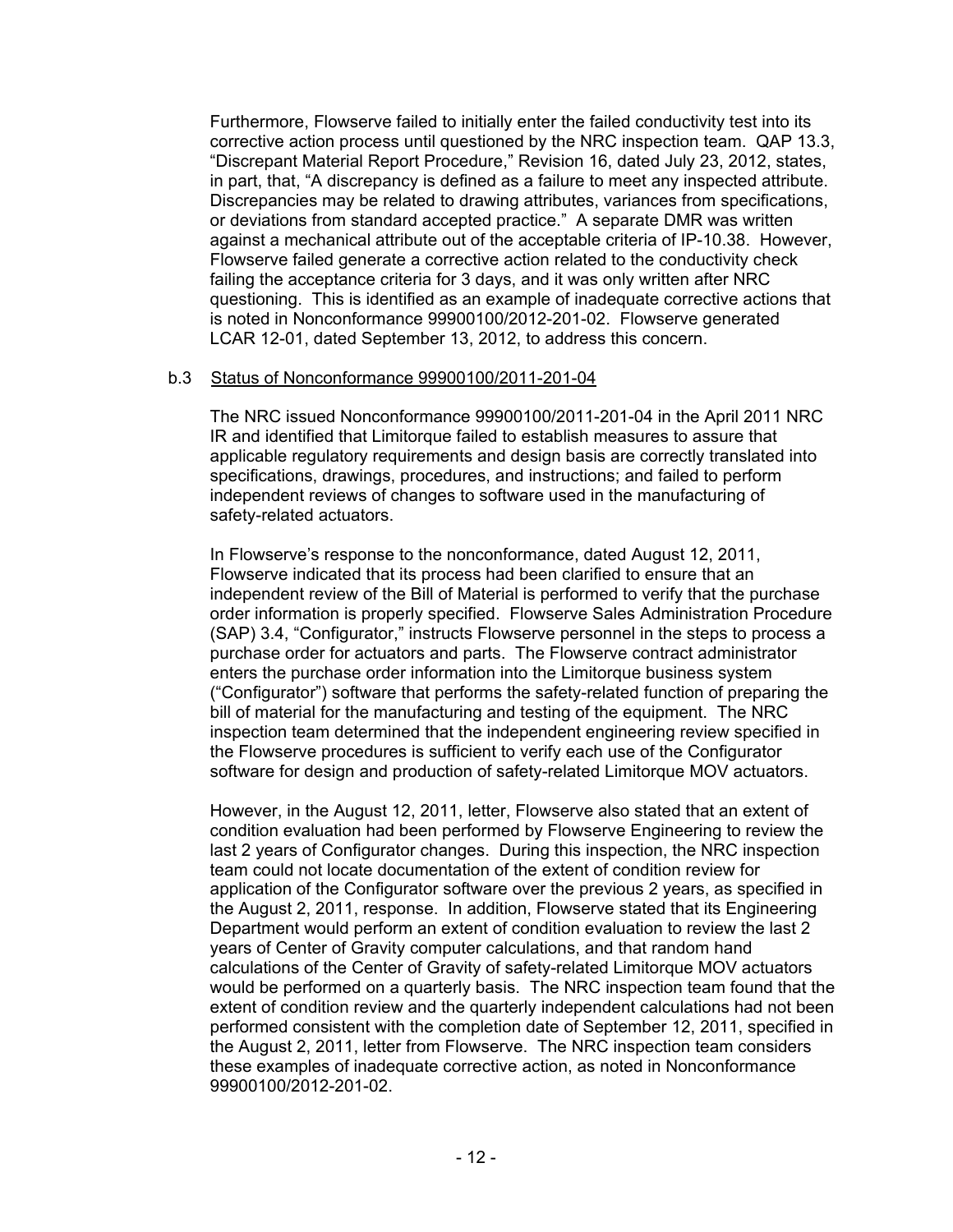Due to the issues identified above, the NRC inspection team will leave Nonconformance 99900100/2011-201-04 in the open status.

### c. Conclusion

The NRC inspection team issued Nonconformance 99900100/2012-201-03 in association with Flowserve's failure to implement the regulatory requirements of Criterion III of Appendix B to 10 CFR Part 50. Specifically, Flowserve tested the material characteristics of cap screws on a limited basis from the shipment received from the distributor without verifying the source of the screws or maintaining traceability from the original manufacturer.

In addition, the NRC inspection team issued Nonconformance 99900100/2012-201-04 in association with Flowserve's failure to implement the regulatory requirements of Criterion X of Appendix B to 10 CFR Part 50. Specifically, a quality control inspector who performed the last step in the dedication process and quality control inspection of three 4-train geared limit switches disassembled one limit switch when it did not pass one of its critical characteristic checks, performed work to correct the problem, reassembled, did not document, and retested the switch.

Furthermore, the NRC inspection team identified examples of inadequate corrective action that are noted in Nonconformance 99900100/2012-201-02.

### **4. Training and Qualification of Personnel**

### a. Inspection Scope

The NRC inspection team reviewed the Flowserve policies and implementing procedures that govern the implementation of the Flowserve training and qualification process to verify compliance with the regulatory requirements of Criterion II of Appendix B to 10 CFR Part 50, as it relates to training and qualification of personnel. The NRC inspection team reviewed a sample of personnel training and qualification records and discussed personnel training and qualification activities with Limitorque management and technical staff to verify that Flowserve ensured that its staff performing safety-related work achieved and maintained suitable proficiency. The NRC inspection team sample included personnel who were performing assembly, inspection, testing, and auditing activities associated with ongoing safety-related work at the time of the inspection, as well as past work associated with Watts Bar and AP-1000 purchase orders.

# b. Observations and Findings

The NRC inspection team noted that QAP 18.1, "Indoctrination and Training," Revision 13, dated December 11, 2009, and QAP 10.1, "Test Laboratory Procedures," Revision 12, dated November 20, 2008, failed to describe the requirements for conducting or documenting requalification testing for test personnel. The NRC inspection team determined that this deficiency was contrary to Criterion II, "Quality Assurance Program," of Appendix B to 10 CFR 50, which states, in part, that "the program shall provide for indoctrination and training of personnel performing activities affecting quality as necessary to assure that suitable proficiency is achieved and maintained," and American Society of Mechanical Engineers (ASME) NQA-1-1994,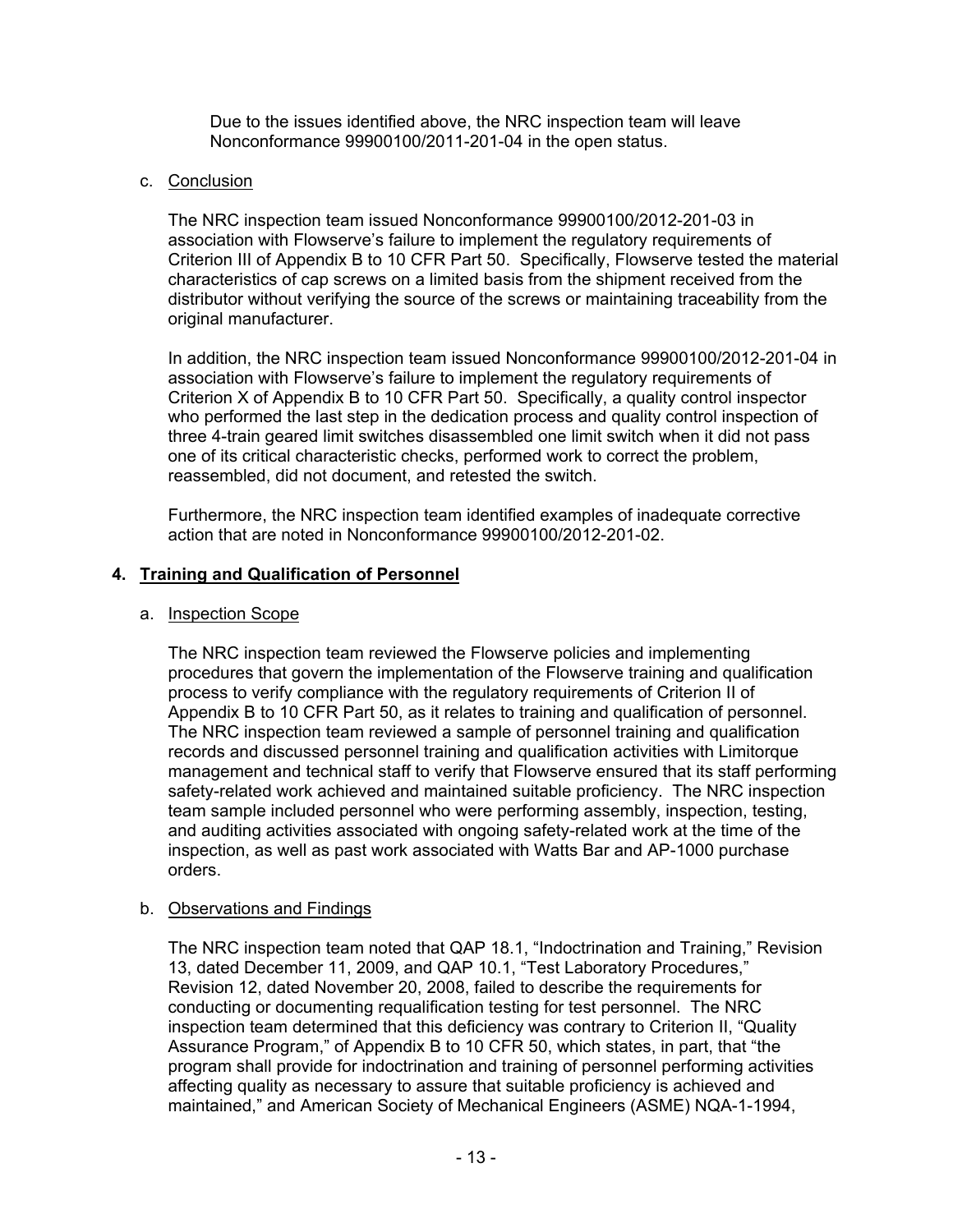Supplemental Requirement 2S-1, "Supplementary Requirements for the Qualification of Inspection and Test Personnel," Section 2.6, which states, "The job performance of inspection and test personnel shall be reevaluated at periodic intervals not to exceed 3 years." The Flowserve Quality Management System Manual, Revision 4, dated June 27, 2011, states that the Lynchburg facility will comply with ASME NQA-1-1994.

As part of the NRC inspection team's observation of the testing of an SB-00 actuator under order number 120311.001, the team attempted to verify that the test personnel were qualified. The NRC inspection team requested the training records for the test personnel involved with the witnessed actuator test. Flowserve provided training records from 1993 but was unable to furnish evidence of training or qualification that was more recent or relevant to the equipment being used for testing. Specifically, the NRC inspection team noted the test personnel used digital signal converters feeding into computer software and screen displays for data acquisition; however, the training records document the last training completed by the test personnel was in 1993 on strip recorders. Flowserve indicated that the test personnel had been trained since 1993 on the test equipment, but failed to provide documented evidence.

The NRC inspection team determined that the training and qualification program for test personnel failed to meet Criteria II and XVII of Appendix B to 10 CFR 50. The NRC inspection team did not identify any deficiencies in the performance of the test as a result of the training issue; however, the NRC inspection team determined that failure to establish a program to maintain proficiency for test personnel and maintain sufficient records to demonstrate maintenance of qualification, if left uncorrected, could result in significant safety consequences. This issue has been identified as Nonconformance 99900100/2012-201-05. Flowserve issued Limitorque Corrective Action Request (LCAR) 12-05, dated September 17, 2012, to address this issue.

c. Conclusions

The NRC inspection team issued Nonconformance 99900100/2012-201-05 in association with Flowserve's failure to implement the regulatory requirements of Criterion II and Criterion XVII of Appendix B to 10 CFR Part 50. Specifically, Flowserve failed to establish a program to maintain proficiency for test personnel. Additionally, Flowserve was unable to provide evidence that two test personnel had been trained in the test equipment being used or that they had maintained proficiency since training conducted in 1993.

# **5. Oversight of Contracted Activities and Audits**

# a. Inspection Scope

The NRC inspection team reviewed the Flowserve policies and implementing procedures that govern the implementation of Flowserve's oversight of contracted activities to verify compliance with the regulatory requirements of Criterion IV, Criterion VII, and Criterion XVIII of Appendix B to 10 CFR Part 50. The NRC inspection team reviewed a sample of purchase documents associated with Limitorque MOV actuators for operating and new reactors to evaluate compliance with the Flowserve program requirements. The NRC inspection team reviewed a sample of external audits Flowserve performed on suppliers that provided material and calibration services associated with Limitorque MOV actuator manufacturing.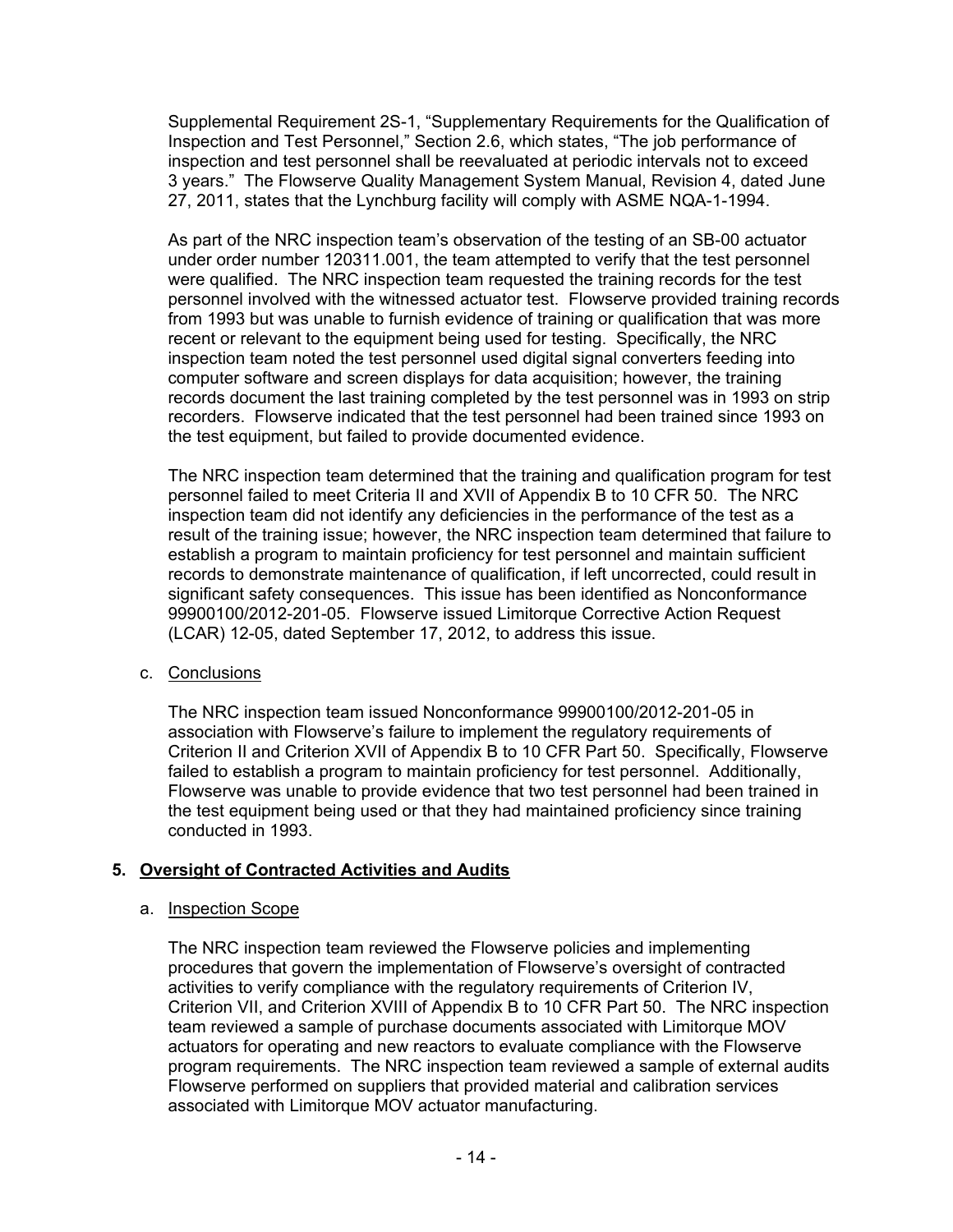### b. Observations and Findings

### b.1 Procurement Document Control

 The NRC inspection team reviewed a sample of the POs Flowserve issued in support of Limitorque MOV actuator manufacturing to determine if the requirements identified in QAP 6.1, "Purchasing Procedure," Revision 20, dated June 27, 2011, were translated into applicable purchasing documents. The NRC inspection team found that the POs adequately documented the quality, technical, and regulatory requirements. The NRC inspection team also determined that the POs adequately defined appropriate procurement requirements, such as deliverables, disposition of nonconformances, and access rights to suppliers.

### b.2 Control of Purchased Material Equipment and Services

The NRC inspection team reviewed Flowserve's Approved Suppliers Listing (ASL) to verify that only qualified and approved suppliers were listed. The NRC inspection team verified that a sample of suppliers on the list had been appropriately qualified by audits. The NRC inspection team also noted that Flowserve maintains approved commercial suppliers on its ASL. Flowserve appropriately annotated the ASL to distinguish which suppliers had been qualified by audit to supply basics components (i.e., safety-related). The NRC inspection team reviewed a sample of commercial-grade surveys to verify that commercial vendors had appropriate quality controls and procedures in place to control certain critical characteristics to support commercial-grade dedication.

In addition, the NRC inspection team observed receipt inspection and commercialgrade dedication activities to verify that the procured items conformed to the purchase documents. The NRC inspection team determined that qualified personnel appropriately conducted these activities using approved inspection procedures and plans.

# b.3 Internal Audits

The NRC inspection team reviewed a sample of internal audits to verify the implementation of the Flowserve internal audit program. The NRC inspection team verified that Flowserve had prepared and approved plans identifying the audit scope, focus, and applicable checklist criteria before the initiation of the audit activity. The NRC inspection team verified that the audit team was appropriately qualified.

The NRC inspection team confirmed that the audit reports contained a review of the relevant QA criteria in Appendix B to 10 CFR Part 50, as well as the applicable Flowserve procedures and policies associated with each area. The NRC inspection team verified that appropriate corrective actions were taken for the identified audit findings.

# b.4 External Audits

The NRC inspection team reviewed a sample of external supplier audits to verify the implementation of Flowserve's program to qualify and maintain suppliers on the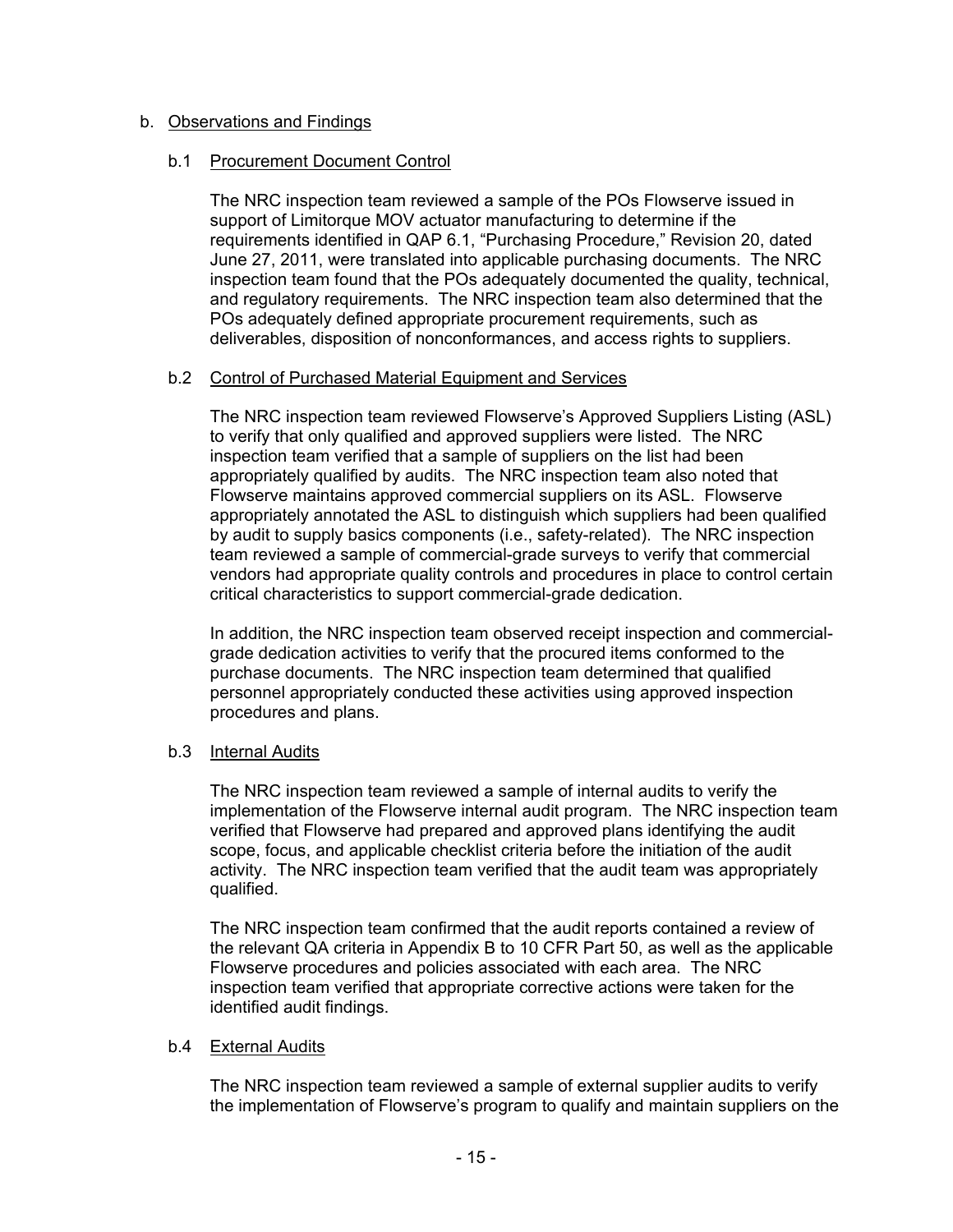ASL. Supplier audits are conducted in accordance with QAP 17.1, "Audit Procedure," Revision 18, dated February 28, 2011 The NRC inspection team also reviewed a sample of commercial-grade survey reports, which are conducted in accordance with the same procedure. The NRC inspection team verified that appropriately qualified auditors conducted the audit and survey teams.

### b.5 Closure of Nonconformance 99900100/2011-201-05

The NRC issued Violation 99900100/2011-201-05 in the 2011 NRC inspection and identified that Limitorque failed to impose the requirements of Appendix B to 10 CFR Part 50 in documents for the procurement of safety-related equipment and services.

During the current inspection, the NRC inspection team verified the response Flowserve provided to the NRC, dated August, 12, 2011, and that the NRC accepted, September 29, 2011, to ensure all actions were completed associated with this nonconformance. The NRC inspection team did not identify any issues and has closed Nonconformance 99900100/2011-201-05.

### b.6 Closure of Nonconformance 99900100/2011-201-06

The NRC issued Violation 99900100/2011-201-06 in the 2011 NRC inspection and identified that Limitorque used uncontrolled information (Additional QC Checks for SMB-000 Torque Switches) not documented in a quality related procedure to identify quality checks that need to be evaluated for SMB-000 torque switches used in safety-related actuators.

During the current inspection, the NRC inspection team verified the response Flowserve provided to the NRC, dated August, 12, 2011, and that the NRC accepted, September 29, 2011, to ensure all actions were completed associated with this nonconformance. The NRC inspection team did not identify any issues and has closed Nonconformance 99900100/2011-201-06.

### b.7 Closure of Nonconformance 99900100/2011-201-07

The NRC issued Violation 99900100/2011-201-07 in the 2011 NRC inspection and identified that Limitorque accepted material test reports for components and materials used in safety-related actuators provided by a non Appendix B subcontractor. In addition, Limitorque failed to identify or reference acceptance criteria for receipt inspection to verify that purchased equipment conformed to procurement documents.

During the current inspection, the NRC inspection team verified the response Flowserve provided to the NRC, dated August, 12, 2011, and that the NRC accepted, September 29, 2011, to ensure all actions were completed associated with this nonconformance. The NRC inspection team did not identify any issues and has closed Nonconformance 99900100/2011-201-07.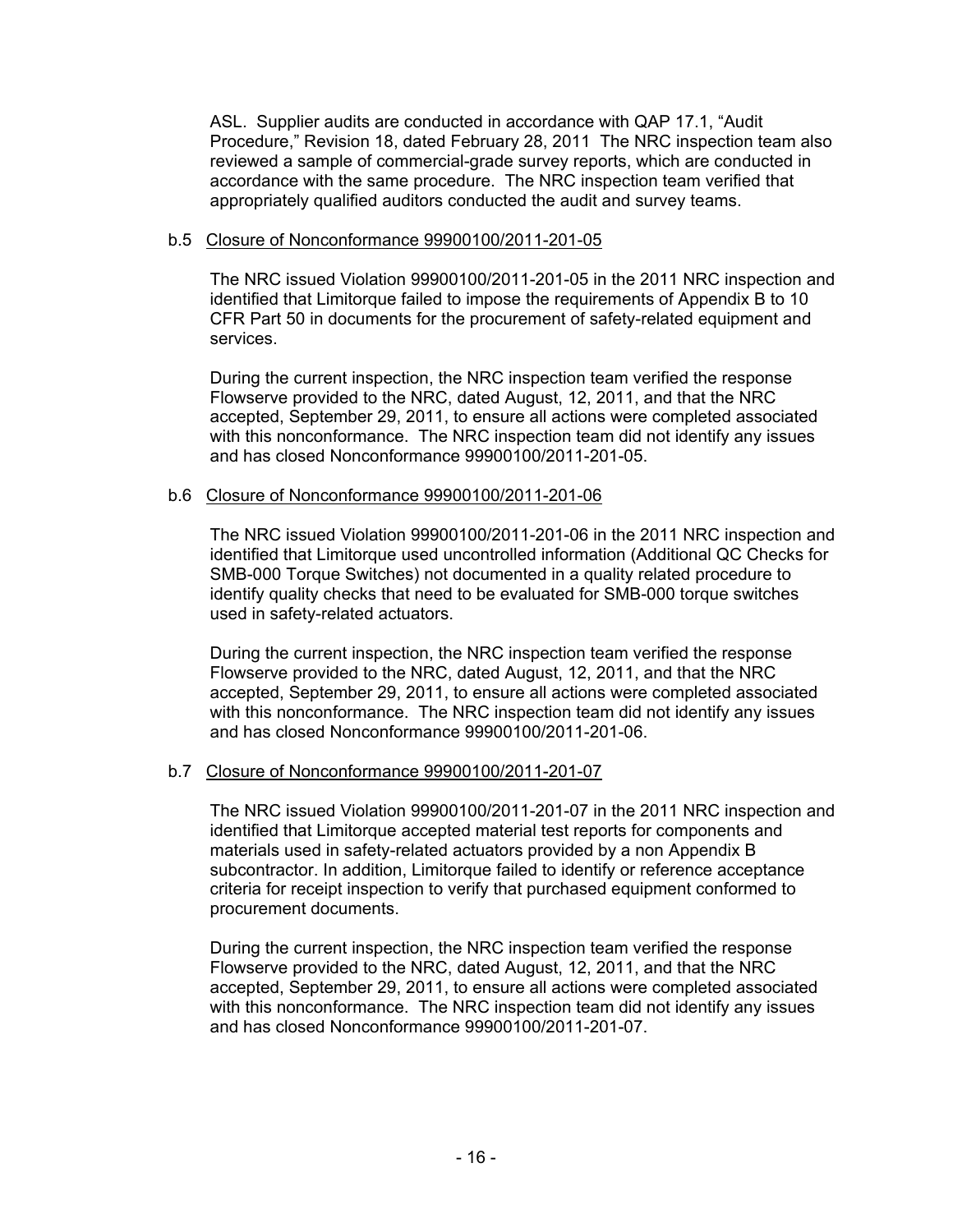### b.8 Closure of Nonconformance 99900100/2011-201-08

The NRC issued Violation 99900100/2011-201-08 in the 2011 NRC inspection and identified that Limitorque performed an external audit of an approved supplier on the Approved Vendors List for safety-related components and services that did not evaluate the supplier's compliance with the requirements of Appendix B to 10 CFR Part 50.

During the current inspection, the NRC inspection team verified the response Flowserve provided to the NRC, dated August, 12, 2011, and that the NRC accepted, September 29, 2011, to ensure all actions were completed associated with this nonconformance. The NRC inspection team did not identify any issues and has closed Nonconformance 99900100/2011-201-08.

### c. Conclusion

The NRC inspection team concluded that Flowserve is implementing its policies and implementing procedures that govern the oversight of contracted activities consistent with the regulatory requirements of Criterion IV, "Procurement Document Control," Criterion VII, "Control of Purchased Material, Equipment, and Services," and Criterion XVIII, "Audits," of Appendix B to 10 CFR Part 50.

### **6. Control of Manufacturing Process**

### a. Inspection Scope

The NRC inspection team reviewed the Flowserve policies and implementing procedures that govern the implementation of Flowserve's manufacturing process to verify compliance with the regulatory requirements of Criterion IX, Criterion XI, and Criterion XII of Appendix B to 10 CFR Part 50. The NRC inspection team observed various activities associated with the testing of safety-related Limitorque MOV actuators and measurements of actuator components; conducted interviews with responsible Flowserve personnel; and reviewed inspection reports and audits performed by Flowserve on subcontractors performing special process operations and calibration activities. The NRC inspection team also reviewed fabrication documents to determine if Flowserve performed assembly activities in accordance with the applicable design, quality, and technical requirements imposed by licensee clients.

### b. Observations and Findings

#### b.1 Control of Special Processes

The NRC inspection team verified that Flowserve had established and implemented procedures for the control of special processes that included nondestructive examinations, heat treatment, and shot blasting as part of painting. The NRC inspection team reviewed audits performed on subcontractors involved with special processes to assess compliance with applicable standards. The NRC inspection team verified that procedures included personnel and equipment qualification requirements and specified the conditions necessary for accomplishing the process. In addition, the NRC inspection team verified that painting procedures require painters to be qualified to ASTM D4228-05 standards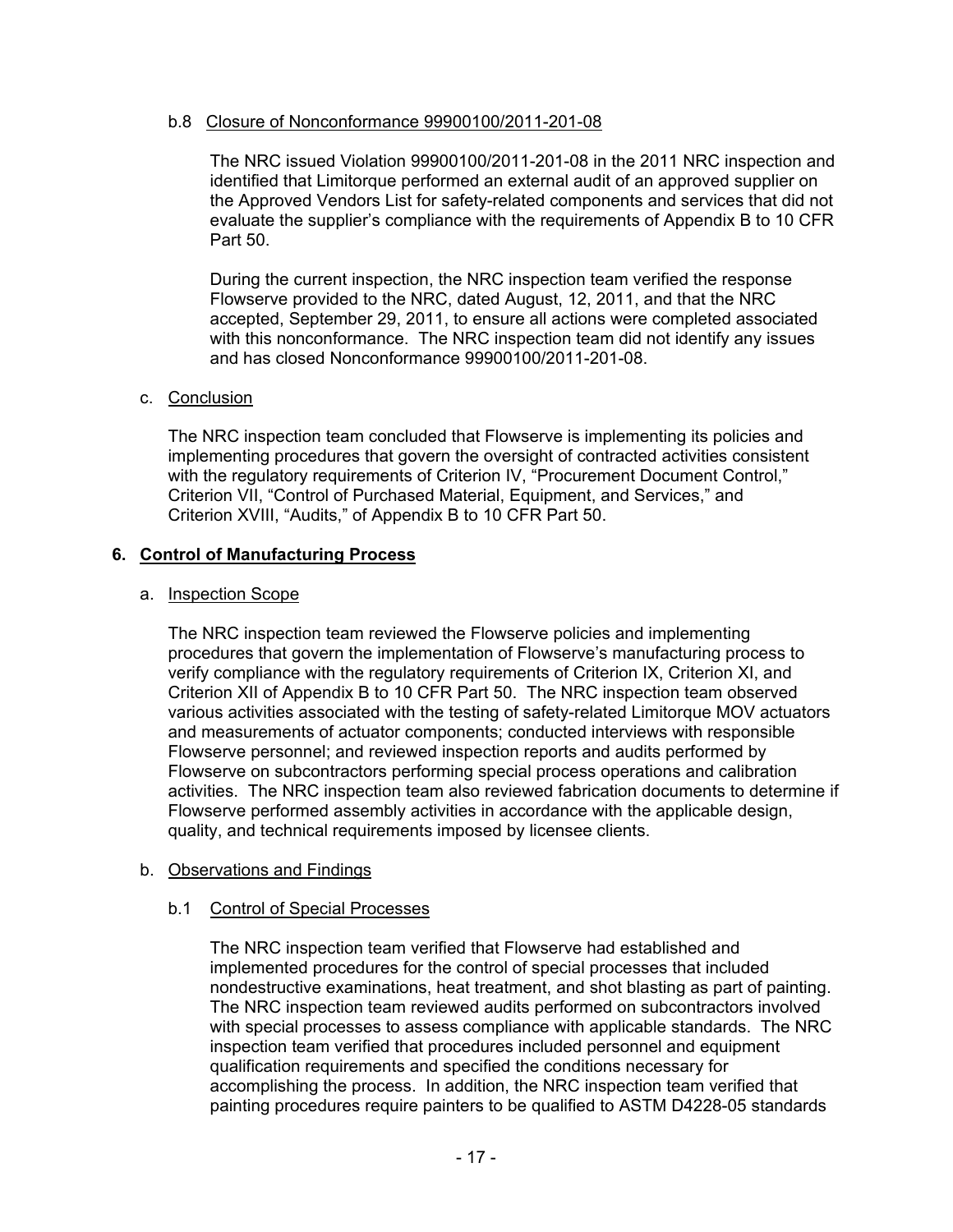or qualified under a recognized paint manufacturer representative referenced in Flowserve's Index of Paint Specifications.

The NRC inspection team reviewed QAP 9.1, "Paint Procedure," Revision 18, dated December 1, 2011, to address Corrective Action Number (CAR) 11-67, dated January 18, 2012. CAR 11-67 documented foreign materials identified in and the around compensator assembly of two (2) SBD-00 S/N L874532, L874779 and one (1) SB-2 S/N L874789 actuators. The condition was determined to be caused by openings in components left exposed to shot blasting material intrusion from improper preparation procedures. The corrective actions taken were determined to be adequate in addressing the foreign material intrusion issues.

The NRC inspection team reviewed Flowserve's metal heat treating subcontractor East Carolina Metal Treating, Inc., for heat treating operations under Certification 3429-1 and Certification 3632-1 and also reviewed inspection records that verified material hardness provided by the subcontractor. The NRC inspection team reviewed audit number 2012-01-E for this supplier and its ISO 9001:2008 certification. The NRC inspection team reviewed Welder Performance Qualifications using welding procedure specification LC-100 for a single V groove weld joint to verify welding qualifications for the personnel.

### b.2 Test Control

The NRC inspection team witnessed a basic operational test of an SB-00 actuator. The test procedures included acceptance criteria requirements. The test instrumentation recorded torque values, applied voltage, load current, and power kilowatts. The NRC inspection team also determined that the performance of the operational test was consistent with the reference values. Reference values provided with the procedure tests included no-load open, no-load close, stall torque open, stall torque close, maximum torque open, maximum torque close, minimum (set) torque open, and minimum (set) torque close.

The NRC inspection team observed that Flowserve was recording the required data collection on Limitorque test data sheets and in computer generated Flowserve test report forms, along with screen snap shots of actual test result displays for the voltage, torque, current, and power charts. The snap shots covered no load open, no load close, stall torque open, stall torque close, max torque open, max torque close, minimum torque open, and minimum torque close. The inspection team noted that the test personnel used an initial test setting of 2.5 and then decreased the torque switch setting to 1.75 in compliance with the requirements of QAP 10.1, "Test Laboratory Procedures," Revision 12, dated November 20, 2008. The NRC inspection team verified that the procedure and the supporting documentation provided the necessary guidance for performing inspection and test control activities consistent with the requirements of Criterion X of Appendix B to 10 CFR Part 50.

The NRC inspection team observed testing of an SB-00 actuator covered under order number 120311.001. The test personnel were aware and sensitive to the repeated number of operations imposed on the actuator motor, evident by the test personnel allowing the motor to cool down for about an hour before resuming with the test. All results from the test appeared to be adequate. However, in response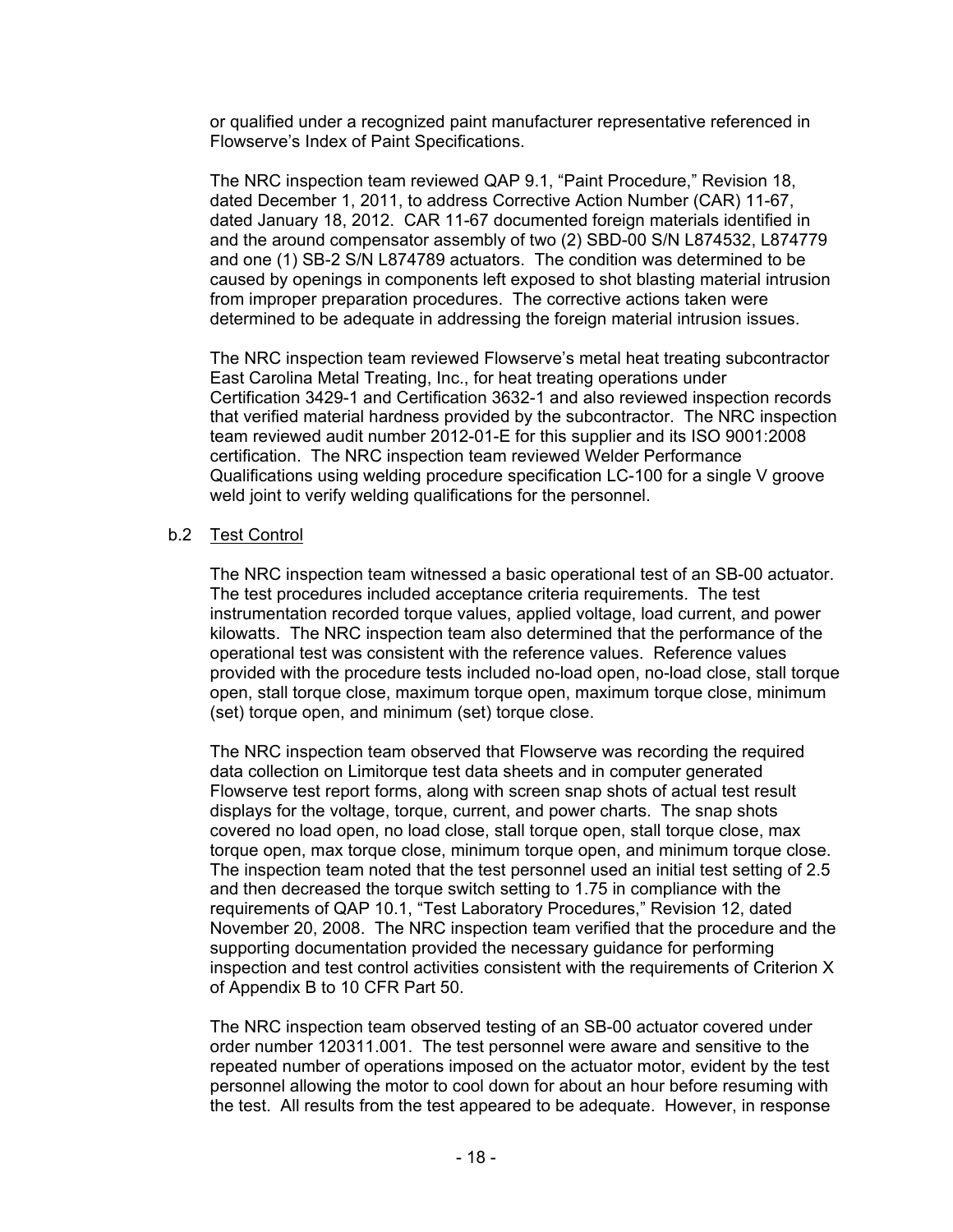to an inspector request for test personnel training records, Flowserve provided training records dated February 5, 1993, for the Flowserve test personnel performing the observed Limitorque actuator testing. The NRC inspection team found that the specified training that occurred in 1993 did not reflect the diagnostic equipment used for the observed actuator testing during this inspection. Flowserve stated that its test personnel are trained for new equipment and procedures, but it was unable to provide documented records of its recent training. During performance of the actuator testing, the team observed that the Flowserve personnel were fully capable of performing the torque testing of the safety-related Limitorque actuator using the test apparatus and procedures. This issue has been documented in Section 4, "Training and Qualification of Personnel" as Nonconformance 99900100/2012-201-05.

### b.3 Control of Measuring and Test Equipment

The NRC inspection team verified that the measuring and test equipment (M&TE) used during the testing of an SB-00 actuator assembly had calibration stickers and current calibration dates; including calibration due dates, and that the associated calibration records were current and available for review. The NRC inspection team reviewed a sample of calibration records and verified that they included information on as-found or as-left conditions, calibration results, reference standards used, calibration date, and the due date for recalibration. The NRC inspection team also verified that the selected M&TE were calibrated using procedures traceable to known industry standards and certified equipment that has known valid relationships to nationally recognized standards.

The NRC inspection team verified Flowserve's audit of Master Gage & Tool Co., number 2012-02-E, accredited by the American Association for Laboratory Accreditation to meet the requirements of 10 CFR Part 21, MIL-STD-45662A, ANSI/NCSL Z540-1-1994, and ISO/IEC 17025:2005 scheduled to remain active until June 30, 2014. In addition, the NRC inspection team observed tools that were tagged as "Out of Calibration – Do Not Use."

The NRC inspection team observed the performance of acceptance measurements for clutch compression springs per Flowserve's drawing 60-601-0023-1-Revision C. The NRC inspection team reviewed calibration records and the software application of BMQR – Records Program, identified as the "Calibration Manager," with information on all instruments and tools used by Flowserve to track current calibration status and upcoming calibration activities by individual item.

The NRC inspection team checked the following calibrated devices used to verify the settings:

• GQC 669 – Torque sensor – Lebow 1228-5K S/N 1288, calibration date April 14, 2011 (placed in service November 8, 2011), calibration due date November 8, 2012. The NRC Inspection team verified that calibration dates can be extended until such date as the device is placed in service following the actual calibration. Calibration by ICTS.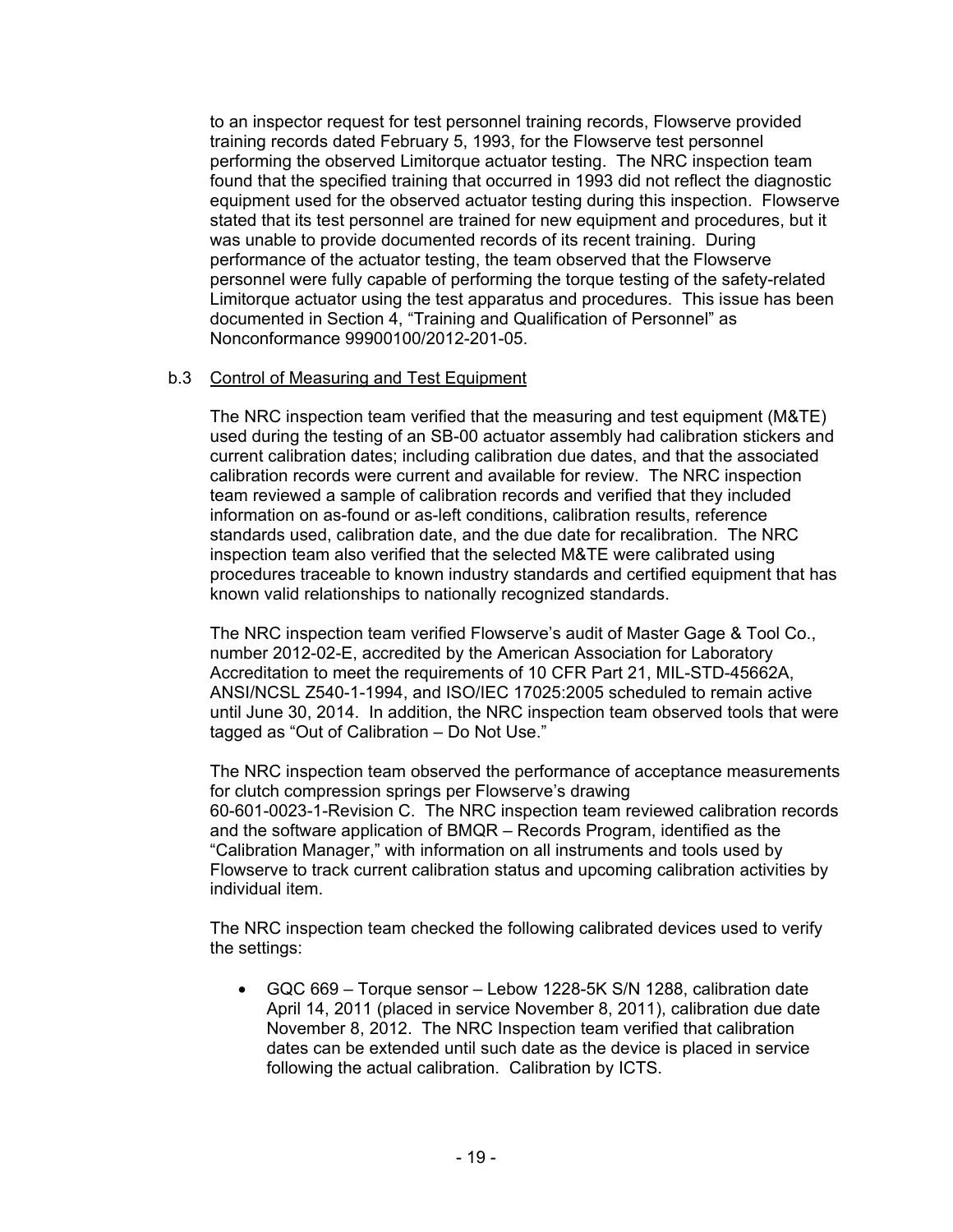- QC 4164 Digital watt meter Yokogawa Model WT230/760503, calibration date June 21, 2012, calibration due date June 21, 2013. Calibration by ICTS.
- QC 3193 Clamp-on current transformer calibration date December 2, 2011, calibration due date December 2, 2012. Calibration by ICTS.
- QC 2323 Frequency meter calibration date March 17, 2012, calibration due date March 17, 2013. Calibration by ICTS.
- QC 2338 Analog to digital torque module calibration date December 15, 2011. Calibration due date December 15, 2012.
- SG-55 Analog to digital voltage module calibration date June 21, 2011, calibration due date June 21, 2013.
- QC 3471 Analog to digital current module calibration date October 1, 2011. Calibration due date October 1, 2012.
- QC 1841 Height gage calibration date January 28, 2012, calibration due date January 28, 2013.
- QC 3359 10/32 plug thread gage calibration date November 29, 2011, calibration due date November 29, 2012.
- QC 3357  $\frac{1}{4}$ -20 plug thread gage calibration date January 4, 2012, calibration due date January 4, 2013.

# b.4 Closure of Nonconformance 99900100/2011-201-09

The NRC issued Nonconformance 99900100/2011-201-09 in the 2011 NRC inspection and identified that Limitorque failed to perform test activities consistent with the instructions in EIP 373 that was established to assure that actuator torque switches will perform satisfactory in service. Specifically, Limitorque technicians used an initial test setting of 2.75, and subsequently decreased the torque switch setting by half increments until reaching a torque switch setting of 1.0 during a full performance test of a safety related SB-00 actuator.

During the current inspection, the NRC inspection team verified the response Flowserve provided to the NRC, dated May, 20, 2011, and that the NRC accepted, September 29, 2011, to ensure all actions were completed associated with this nonconformance. The NRC inspection team did not identify any issues and has closed Nonconformance 99900100/2011-201-08.

c. Conclusion

The NRC inspection team concluded that Flowserve is implementing its policies and procedures that govern test control and measuring and test equipment programs consistent with the regulatory requirements of Criterion IX, "Control of Special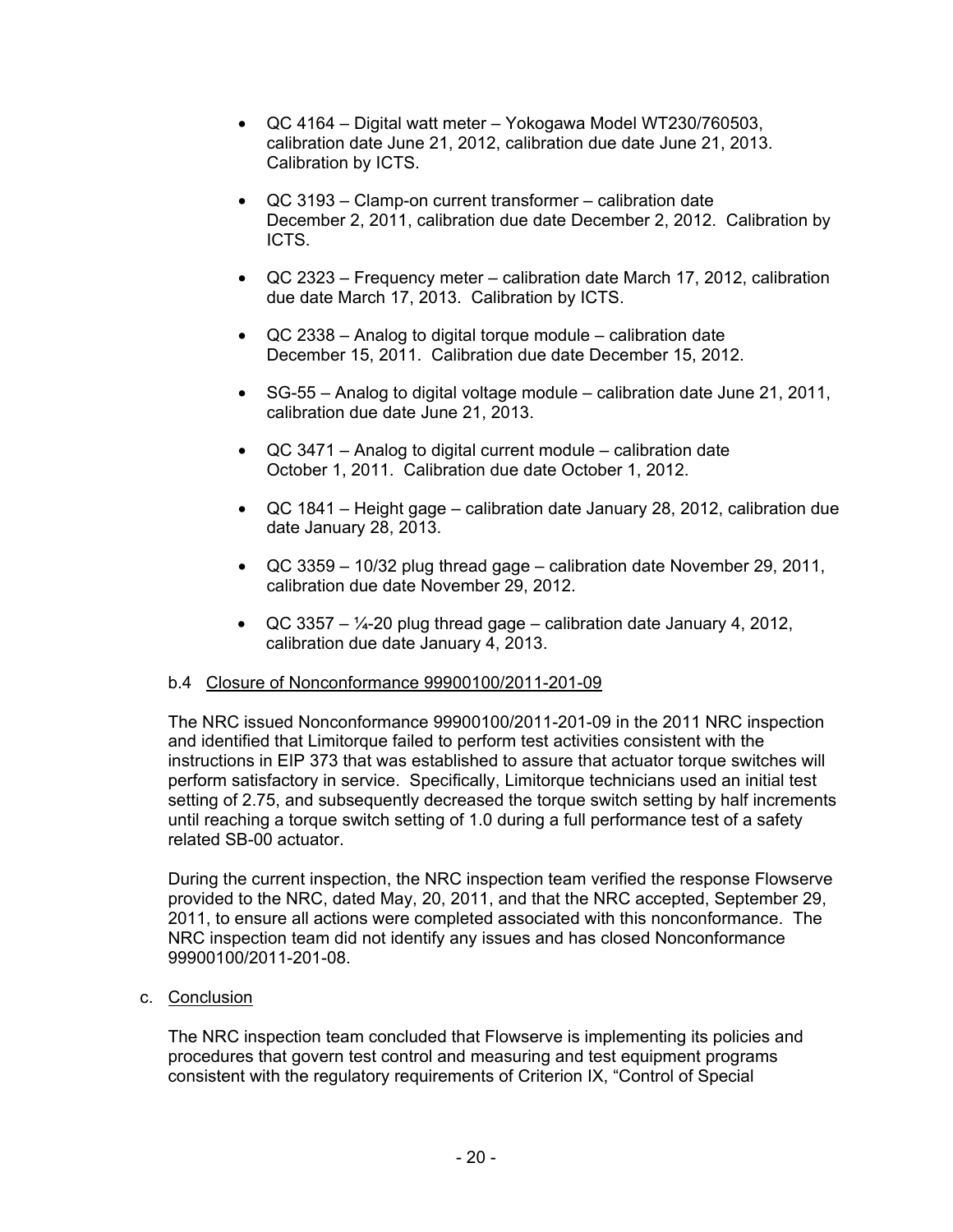Processes," Criterion XI, "Test Control," and Criterion XII, "Control of Measuring and Test Equipment," of Appendix B to 10 CFR Part 50.

However, the NRC inspection team identified an example of inadequate records to demonstrate maintenance of qualification of testing lab staff in equipment and instrumentation used to conduct a Limitorque MOV actuator performance test noted in Nonconformance 99900100/2012-201-05.

### **7. Entrance and Exit Meetings**

On September 10, 2012, the NRC inspection team discussed the inspection scope during an entrance meeting with Mr. Jeff McConkey, the quality assurance manager, and other Flowserve personnel. On September 13, 2012, the NRC inspection team presented the inspection results during an exit meeting,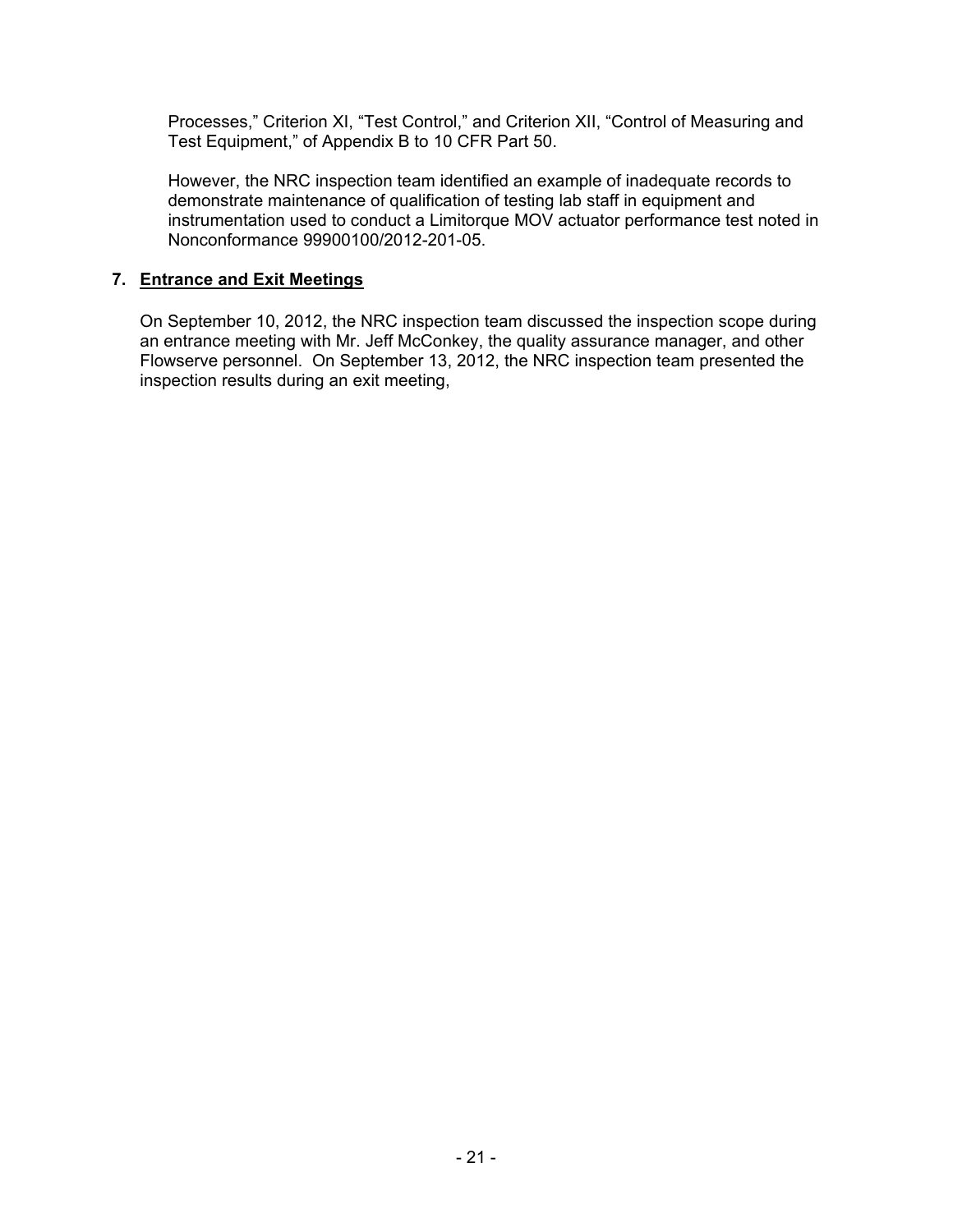# **ATTACHMENT**

# **1. PERSONS CONTACTED**

| <b>Name</b>               | <b>Title</b>                            | <b>Affiliation</b> | <b>Entrance</b> | <b>Exit</b> | Interviewed |
|---------------------------|-----------------------------------------|--------------------|-----------------|-------------|-------------|
| <b>Greg Pence</b>         | <b>Engineering Manager</b>              | Flowserve          | X               | X           | X           |
| <b>Kyle Ramsey</b>        | <b>Chief Engineer</b>                   | Flowserve          | X               | X           | X           |
| <b>Chris Shaffer</b>      | <b>QA Engineer</b>                      | Flowserve          | X               | X           | X           |
| Ronald Mooneyhan          | <b>Quality Engineer</b>                 | Flowserve          | X               |             | X           |
| Sam Westby                | <b>QRC Manager</b>                      | Flowserve          | X               |             |             |
| <b>Bob Eventson</b>       | <b>Facilities Manager</b>               | Flowserve          | X               |             |             |
| <b>Brian Lowrey</b>       | Assembler Manager                       | Flowserve          | X               | X           |             |
| Ray Hawkins               | <b>Contracts Manager</b>                | Flowserve          | X               | X           |             |
| Earnie Carey              | <b>Marketing Manager</b>                | Flowserve          | X               |             |             |
| Jeff McConkey             | QA Manager                              | Flowserve          | X               | X           | X           |
| Lynn White                | <b>General Manager</b>                  | Flowserve          | X               | X           |             |
| Jim Erdly                 | <b>Operations Manger</b>                | Flowserve          |                 | X           |             |
| Hugh Jackson              | <b>Quality Control Technician</b>       | Flowserve          |                 |             | X           |
| Jessie Puryear            | Procurement Inspector                   | Flowserve          |                 |             | X           |
| Donnie Pillow             |                                         | Flowserve          |                 |             | X           |
| <b>Michael McGlothlin</b> |                                         | Flowserve          |                 |             | X           |
| Ronnie Adams              |                                         | Flowserve          |                 |             | X           |
| Melvin Tucker             |                                         | Flowserve          |                 |             | X           |
| <b>Stacy Smith</b>        | <b>Operations Engineer</b>              | <b>NRC</b>         | X               | X           |             |
| Thomas Scarbrough         | Senior Mechanical<br>Engineer           | <b>NRC</b>         | X               | X           |             |
| <b>Garrett Newman</b>     | <b>Operations Engineer</b>              | <b>NRC</b>         | X               | X           |             |
| Doug Bollock              | <b>Operations Engineer</b>              | <b>NRC</b>         | X               | X           |             |
| Paul Coco                 | <b>Operations Engineer</b>              | <b>NRC</b>         |                 | X           |             |
| Guillermo Crespo          | <b>Senior Construction</b><br>Inspector | <b>NRC</b>         | X               | X           |             |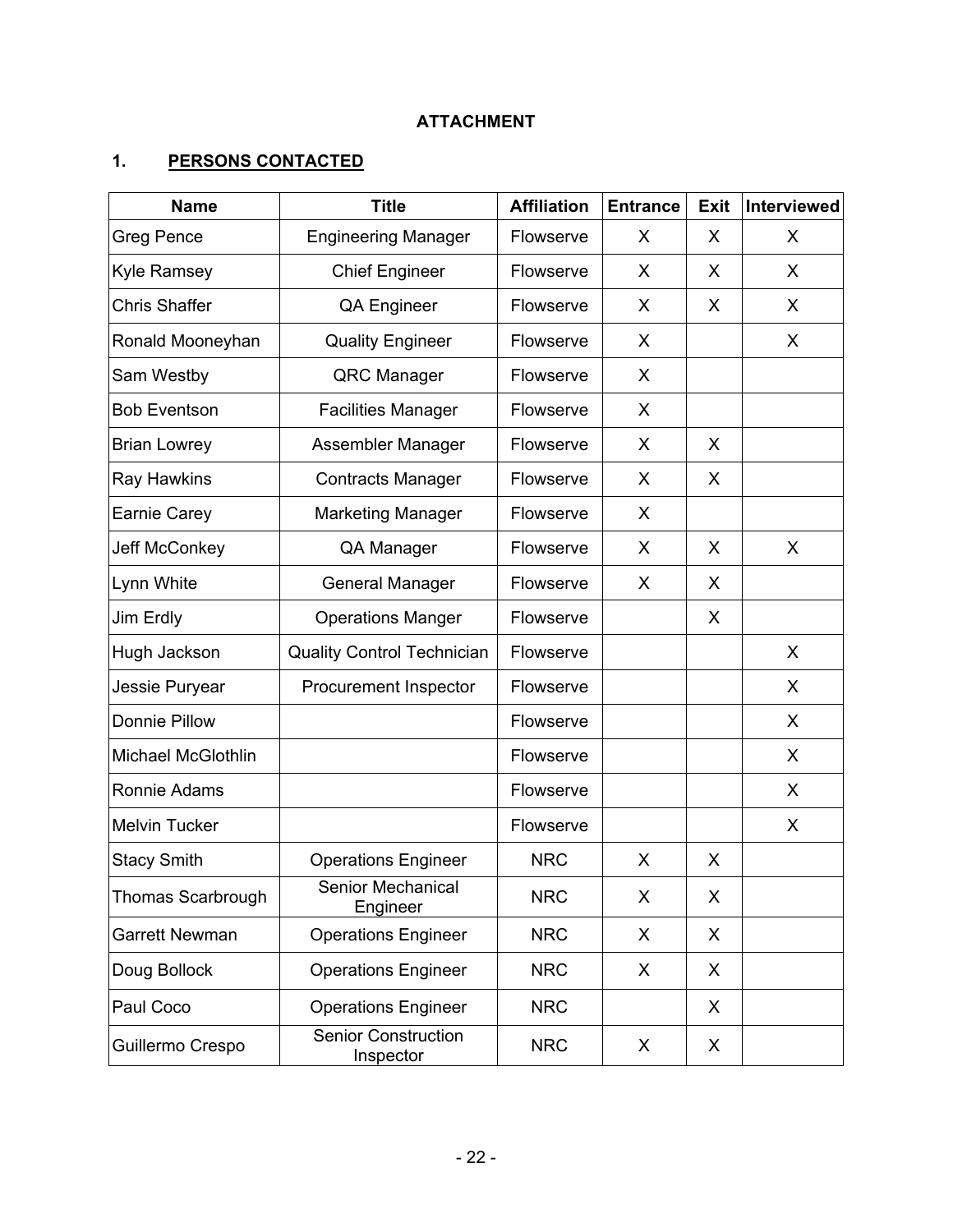### **2. INSPECTION PROCEDURES USED**

Inspection Procedure 36100, "Inspection of 10 CFR Part 21 and Programs for Reporting Defects and Noncompliance," dated February 13, 2012.

Inspection Procedure 43002, "Routine Inspections of Nuclear Vendors," dated April 25, 2011.

Inspection Procedure 43004, "Inspection of Commercial Grade Dedication Programs," dated April 25, 2011.

### **3. LIST OF ITEMS OPENED, CLOSED, AND DISCUSSED**

| Item Number          | <b>Status</b> | <u>Type</u> | Description                   |
|----------------------|---------------|-------------|-------------------------------|
| 99900100/2011-201-01 | Closed        | <b>NOV</b>  | Part 21                       |
| 99900100/2011-201-02 | Closed        | <b>NOV</b>  | Part 21                       |
| 99900100/2011-201-03 | Closed        | <b>NOV</b>  | Part 21                       |
| 99900100/2011-201-04 | Open          | <b>NON</b>  | Criterion III                 |
| 99900100/2011-201-05 | Closed        | <b>NON</b>  | <b>Criterion IV</b>           |
| 99900100/2011-201-06 | Closed        | <b>NON</b>  | Criterion V                   |
| 99900100/2011-201-07 | Closed        | <b>NON</b>  | <b>Criterion VII</b>          |
| 99900100/2011-201-08 | Closed        | <b>NON</b>  | <b>Criterion VII</b>          |
| 99900100/2011-201-09 | Closed        | <b>NON</b>  | <b>Criterion XI</b>           |
| 99900100/2012-201-01 | Open          | <b>NOV</b>  | Part 21                       |
| 99900100/2012-201-02 | Open          | <b>NON</b>  | Criterion XVI                 |
| 99900100/2012-201-03 | Open          | <b>NON</b>  | <b>Criterion III</b>          |
| 99900100/2012-201-04 | Open          | <b>NON</b>  | Criterion X                   |
| 99900100/2012-201-05 | Open          | <b>NON</b>  | Criterion II & Criterion XVII |

### **4. INSPECTIONS, TESTS, ANALYSES AND ACCEPTANCE CRITERIA**

The U.S. Nuclear Regulatory Commission (NRC) inspection team identified the following inspections, tests, analyses, and acceptance criteria (ITAAC) related to the Limitorque motor-operated valve (MOV) actuators for the AP-1000. These ITAAC are referenced in this section for future use by the NRC staff during the ITAAC closure process and by no means constitute that the ITAAC have been met and closed. Furthermore, since the Limitorque MOV actuators for the AP-1000 are currently in research and development until they are qualified by Westinghouse, the NRC inspection team was unable to review any of the ITAACs.

| 2.1.02.07a.i | 1E equipment qualified for harsh<br>environment, reactor coolant<br>system      |
|--------------|---------------------------------------------------------------------------------|
| 2.2.01.06a.i | 1E equipment qualified for harsh<br>environment, containment                    |
| 2.2.03.07a.i | 1E equipment qualified for harsh<br>environment, passive core cooling<br>system |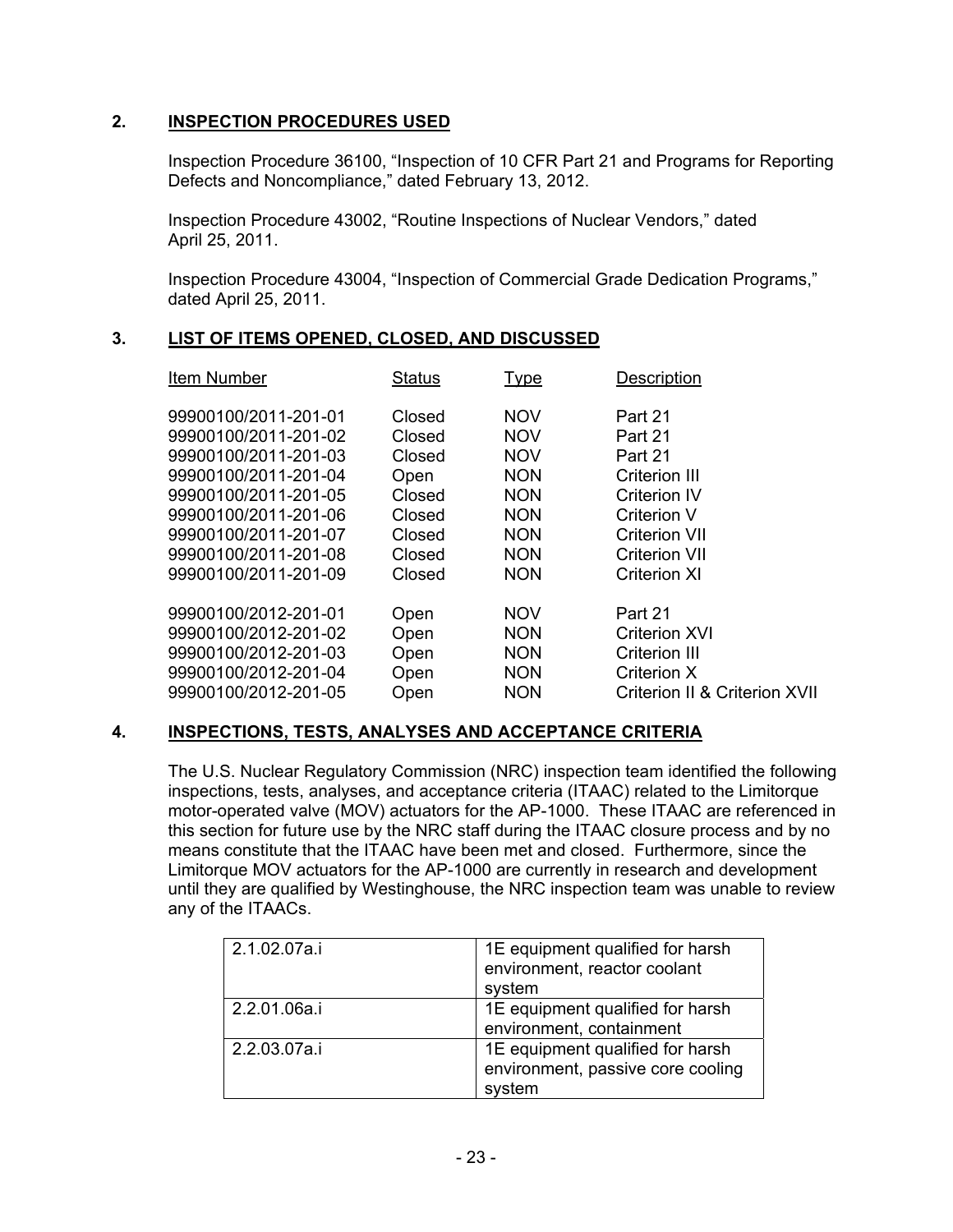| 2.2.04.07a.i | 1E equipment qualified for harsh<br>environment, steam generator<br>system              |
|--------------|-----------------------------------------------------------------------------------------|
| 2.3.02.06a.i | 1E equipment qualified for harsh<br>environment, chemical and volume<br>control system  |
| 2.3.06.07a.i | 1E equipment qualified for harsh<br>environment, normal residual heat<br>removal system |

# **5. DOCUMENTS REVIEWED**

### Audit Report

- Audit Report 2010-04/05-I, Internal Audit of Flowserve Limitorque, November 18, 2010
- Audit Report 2010-06-E, Rockbestos Suprenant Cable Corporation, February 20, 2011
- Audit Report 2010-07-E, Carboline Company, Green Bay, WI, July 29, 2010
- Audit Report 2011-01-E, Baldor Electric Company, Flowery Branch, GA, June 6, 2011
- Audit Report 2011-02/03-I, Internal Audit of Flowserve Limitorque, July 14, 2011
- Audit Report 2011-08-E, Instrument Calibration and Technical Services, Inc., Salem, VA, June 12, 2012
- Audit Number 2012-01-E, Audit of East Carolina Metal Treating, Inc., for Dis Spring Spacer

# Certificate of Compliance (CoCs)

- CoC for PO 97422, March 26, 2012
- CoC for PO 97422, March 26, 2012
- CoC for PO 189968, July 27, 2012
- CoC for PO 190644, May 17, 2012
- CoC for PO 190949, June 4, 2012

Customer Complaints (CCs)

- CC 11-41, July 1, 2011
- CC 11-66, November 10, 2011
- CC 11-67, November 10, 2011
- CC 12-164, August 9, 2012
- CC 12-167, August 10, 2012

Discrepant Material Reports (DMRs)

- DMR 25040, May 7,2012
- DMR 25111, May 11,2012
- DMR 25973, August 27,2012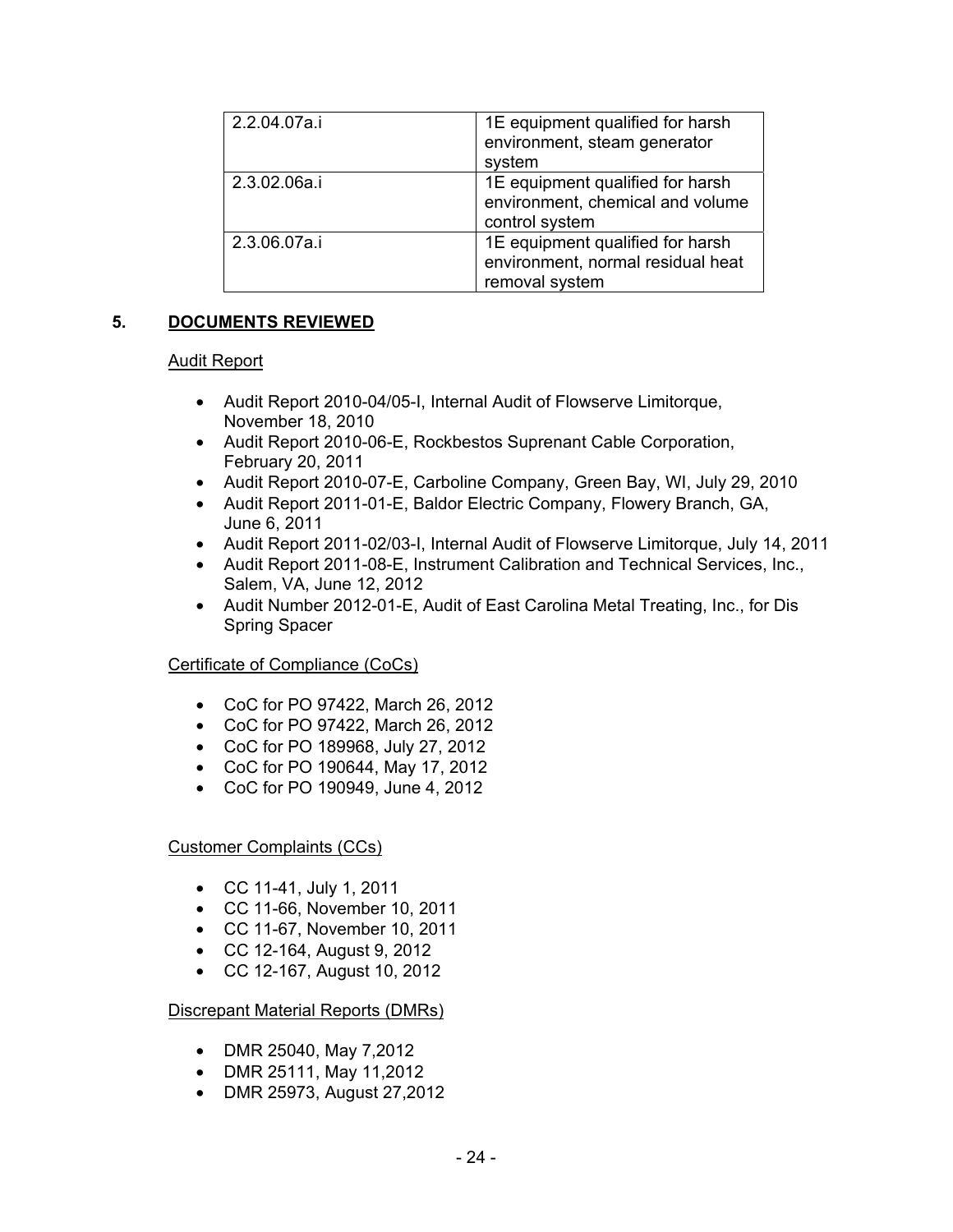- DMR 25979, August 28, 2012
- DMR 25940, August 27,2012
- DMR 25897, August 27,2012
- DMR 25999, August 31,2012
- DMR 25997, September 7, 2012
- DMR 26111, September 12, 2012

### Limitorque Corrective Action Request (LCARs) generated from NRC inspection

- LCAR 12-1, September 13, 2012
- LCAR 12-2, September 13, 2012
- LCAR 12-3, September 13, 2012
- LCAR 12-4, September 13, 2012
- LCAR 12-5, September 17, 2012
- LCAR 12-6, September 17, 2012
- LCAR 12-7, September 17, 2012
- LCAR 12-8, September 17, 2012

### Procedures

- Flowserve Quality Management System Manual, Revision 4, June 27, 2011
- Limitorque Engineering Instruction Procedure EIP-373, Revision 1, May 2011, "Production Test Procedure for SMB/SB Series Units Built for Westinghouse Project AP-1000 Per Specification APP-PV95-Z0-001"
- SAP-3.4, Revision 2, August 20, 2012, "Configurator"
- QAI 17.2, "Process Procedure Surveillance," Revision 0, January 10, 2012
- QCI-10.7, "Sample Inspection Plan," Revision 3, May 14, 2010
- QCP-10.5, "Inspection of Safety Related Nuclear Service Units and Parts Orders," Revision 12, December 8, 2011
- QCP 10.1, "Receipt Inspection Procedure," Revision 31, July 18, 2012
- QCP-10.10, "Commercial Grade Dedication," Revision 9, September 29, 2011
- QAP 3.1, "Order Entry and Processing Procedure," Revision 22, March 3, 2011
- QAP 4.1, "Design and Development Procedure," Revision 11, March 1, 2011
- QAP 5.1, "Procedure for and Issuance of Internal Engineering Documents Processing Engineering Change Orders," Revision 7, February 18, 2011
- QAP 6.1, "Purchasing Procedure," Revision 20, June 27, 2011
- QAP 6.2, "Qualification of Vendors and Suppliers," Revision 15, February 22, 2011
- QAP 9.1, "Paint Procedure," Revision 18, December 1, 2011
- QAP 10.1, "Test Laboratory Procedures," Revision 12, November 20, 2008
- QAP 10.2, "Safety-Related Nuclear Service Procedure," Revision 8, June 11, 2012
- QAP 10.3, "Assembly inspection Procedure," Revision 10, January 10, 2012
- QAP 10.3, "Assembly Inspection Procedure," Revision 11, February 14, 2012
- QAP 10.4, "Procedure for Certificates of Compliance," Revision 5, July 12, 2011
- QAP 13.2, "Reporting Defects for Safety Related Equipment," Revision 16, August 9, 2012
- QAP 13.3, "Discrepant Material Report Procedure," Revision 16, July 23, 2012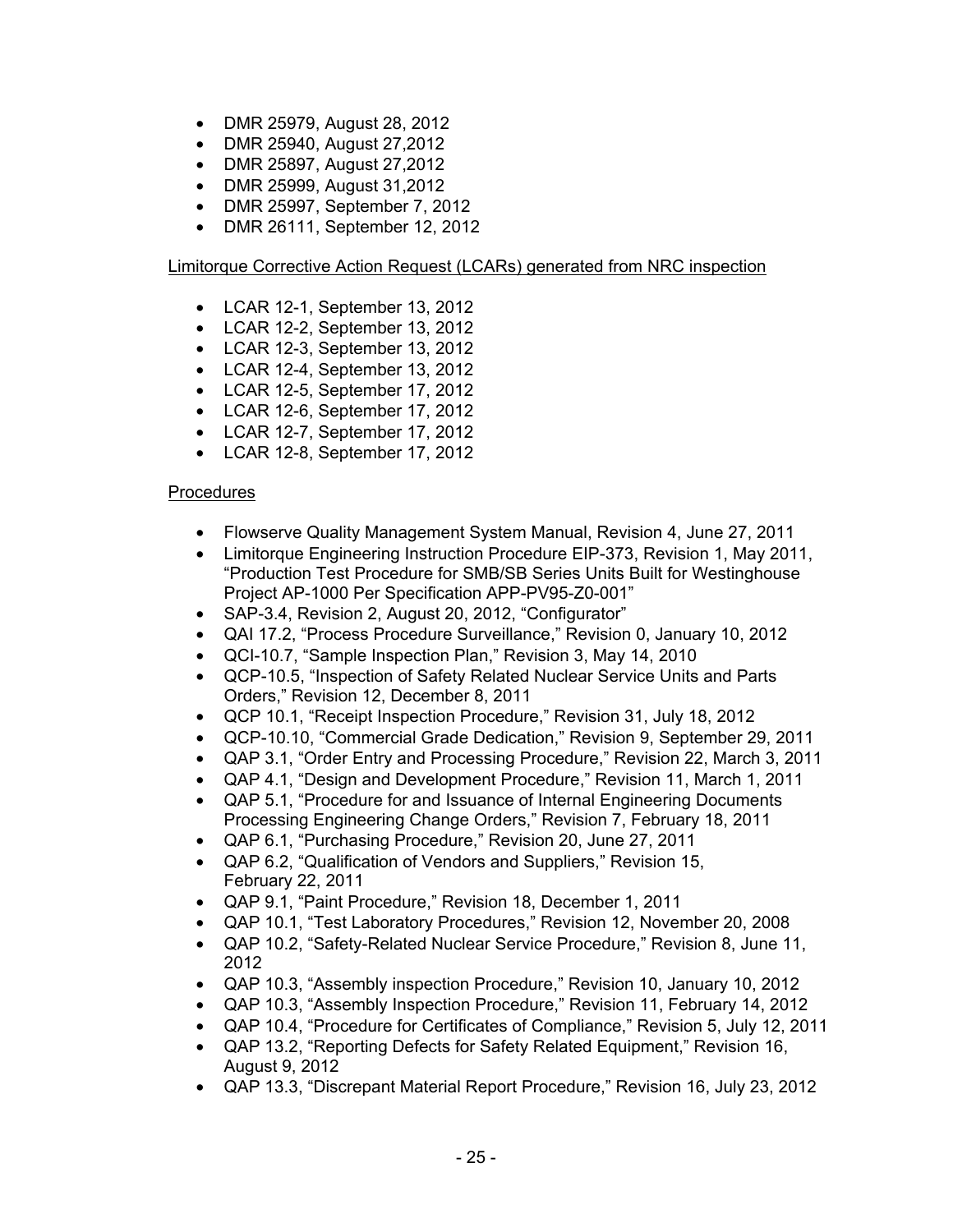- QAP 14.1, "Corrective and Preventive Action Procedure," Revision 14, January 31, 2011
- QAP 17.1, "Audit Procedure," Revision 18, February 28, 2011
- QAP 18.1, "Indoctrination and Training," Revision 13, December 11, 2009
- SCP 8.3, "Sample Plan for In-Process Inspection by Machine Operators," Revision 9, January 10, 2012
- SCP 8.6, "Deburr Work Instructions," Revision 4, dated January 10, 2012
- Inspection Procedure 10.111, "Peerless-Winsmith Critical Component Testing," Revision 12, August 29, 2011
- Inspection Plan IP-10.38, "2-Train and 4-Train Geared Limit Switch Assemblies," Revision 6, September 3, 2012
- Inspection Plan IP-10.134, "Inspection Plan for Grade 5 Hex Head Cap Screws," Revision 0, August 5, 2004
- Inspection Plan IP-10.111, "Peerless-Winsmith Critical Component Material Testing," Revision 12, August 29, 2011
- ECC- 0001, "Safety Related Actuator Critical Components Evaluation and Listing," Revision 6, April 11, 2012

### Purchase Orders

- PO 188734 to Peerless-Winsmith, January 13, 2012
- PO 189968 to Baldor, March 29, 2012
- PO 190644 to Carboline, May 9, 2012
- PO 190949 to Rockbestos, May 25, 2012
- PO 87484-9 from Flowserve Raleigh, September 21, 2009
- PO 97422 from Flowserve Raleigh, October 13, 2009
- PO 1012058146, Hex cap parts order for Areva, August 27, 2012
- PO 1012053802, 4-Train geared limit switch assemblies for Areva
- PO 25157 from the Flowserve to Supply Safety-Related Limitorque Actuators for the Watts Bar Unit 2 Nuclear Power Plant, September 30, 2009
- PO 88233 from the Flowserve Raleigh Division to Supply Safety-Related Limitorque Actuators for the Vogtle Nuclear Power Plant, October 13, 2009
- PO 88234 from the Flowserve Raleigh Division to Supply Safety-Related Limitorque Actuators for the Vogtle Nuclear Power Plant, October 13, 2009
- PO 88235 from the Flowserve Raleigh Division to Supply Safety-Related Limitorque Actuators for Vogtle Nuclear Power Plant, October 13, 2009
- PO 184329, Gear Frame, January 11, 2012
- PO 187423, Interior Pinion, September 6, 2012
- PO 191537, Finger base, August 27, 2012
- PO 191323, Rotor, August 24, 2012
- PO 1012058146, Hex Head Cap Screw

# Test Reports

- Flowserve Test Report SB-00 Order No. 120311.001, September 12, 2012
- Limitorque Test Open Data, Form L1090A, Revision 0, August 2006
- Limitorque Test Close Data, Form L1090B, Revision 0, August 2006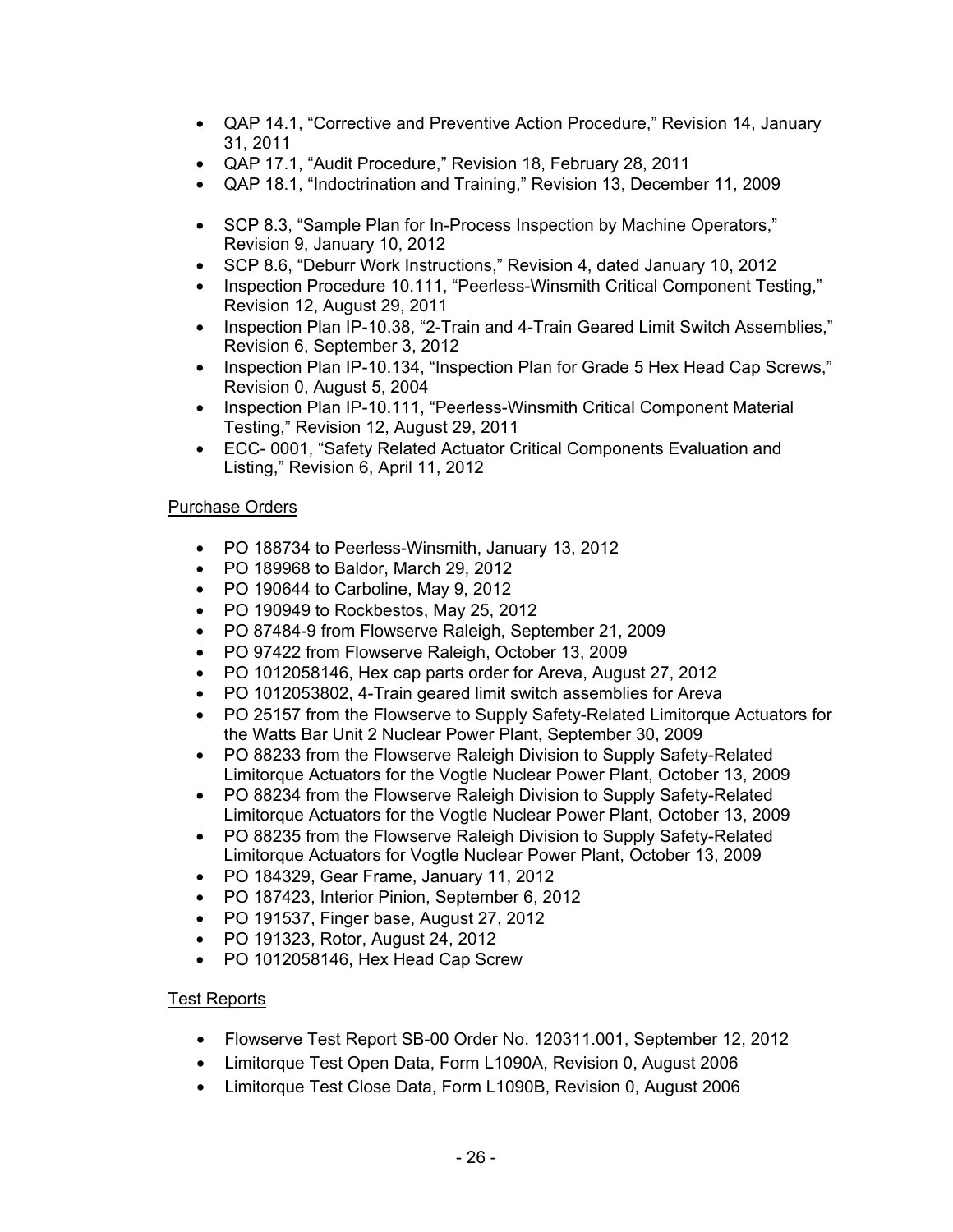- Limitorque Torque Test Data Sheet, Tag No. UNID 2- MVOP-63-0048B, PO No. 25157, May 28, 2010
- Limitorque Torque Test Data Sheet, Tag No. UNID 2- MVOP-63-0136B, PO No. 25157, May 28, 2010

# Training Records

- Flowserve Training Session Record for QAP 10.3, January 10, 2012
- Flowserve Training Session Record for QAP 9.1, December 2, 2011
- Flowserve Training Session Record for SCP 8.3, January 11, 2012
- Flowserve Training Session Record for SCP 8.6, January 11, 2012

# **Additional Documents**

- Form L-761, Assembly Qualification Record
- Nuclear Order Review/Check List, Form L3345QA, Revision 4
- Limitorque Drawing 60-700-004-1, Revision U, March 18, 2011, "Drive Pinion, GLS 4-GEAR. SMB-ALL"
- Inspection Plan 10.38, Revision 6, September 3, 2012, "2-Train and 4-Train Geared Limit Switch Assemblies"
- QAI 10.1, Revision 6, January 31, 2011, "Acceptance Criteria for Electric Actuator Production Tests"
- Lynchburg Facility Approved Vendor Listing, August 28, 2012
- Peerless-Winsmith Work Instruction 110-15-1, Revision C, September 6, 2011
- RMA 509962, July 10, 2012
- SCAR 2010-03-E-01, September 16, 2010
- Training files for Fred Cox, Ronald Solt, Jeffrey McConkey, Hugh Jackson, Jessie Puryear, Donnie Pillow, Ronald Mooneyham, Melvin Tucker, Ronnie Adams
- East Carolina Metal Treating, Inc. Certification: 3632-1, August 1, 2012 for Purchase Order: 192058, Part Number 61-409-0150-2 for Harden and Temper to 40-45 RC
- East Carolina Metal Treating, Inc. Certification: 3429-1, July 27, 2012 for Purchase Order: 191935, Part Number 61-409-0150-2 for Harden and Temper to 40-45 RC
- Flowserve Center of Gravity Calculation Sheets, September 12, 2012.
- Westinghouse MOV 3" Gate Valve Datasheet APP-PV01-Z0D-100 (Revision 3, February 2, 2012), "PV01 Datasheet 100"
- Westinghouse MOV 6" Gate Valve Datasheet APP-PV01-Z0D-110 (Revision 3, January 5, 2012), "PV01 Datasheet 110"
- Westinghouse MOV 4" Globe Valve Datasheet APP-PV01-Z0D-131 (Revision 4, March 5, 2012), "PV01 Datasheet 131"
- TR-266, Thread count calibrator, calibrated January 10, 2012
- QC-2280, Caliper, calibrated August 8, 2012
- QC-4063, Multi-meter, calibrated March 27, 2012